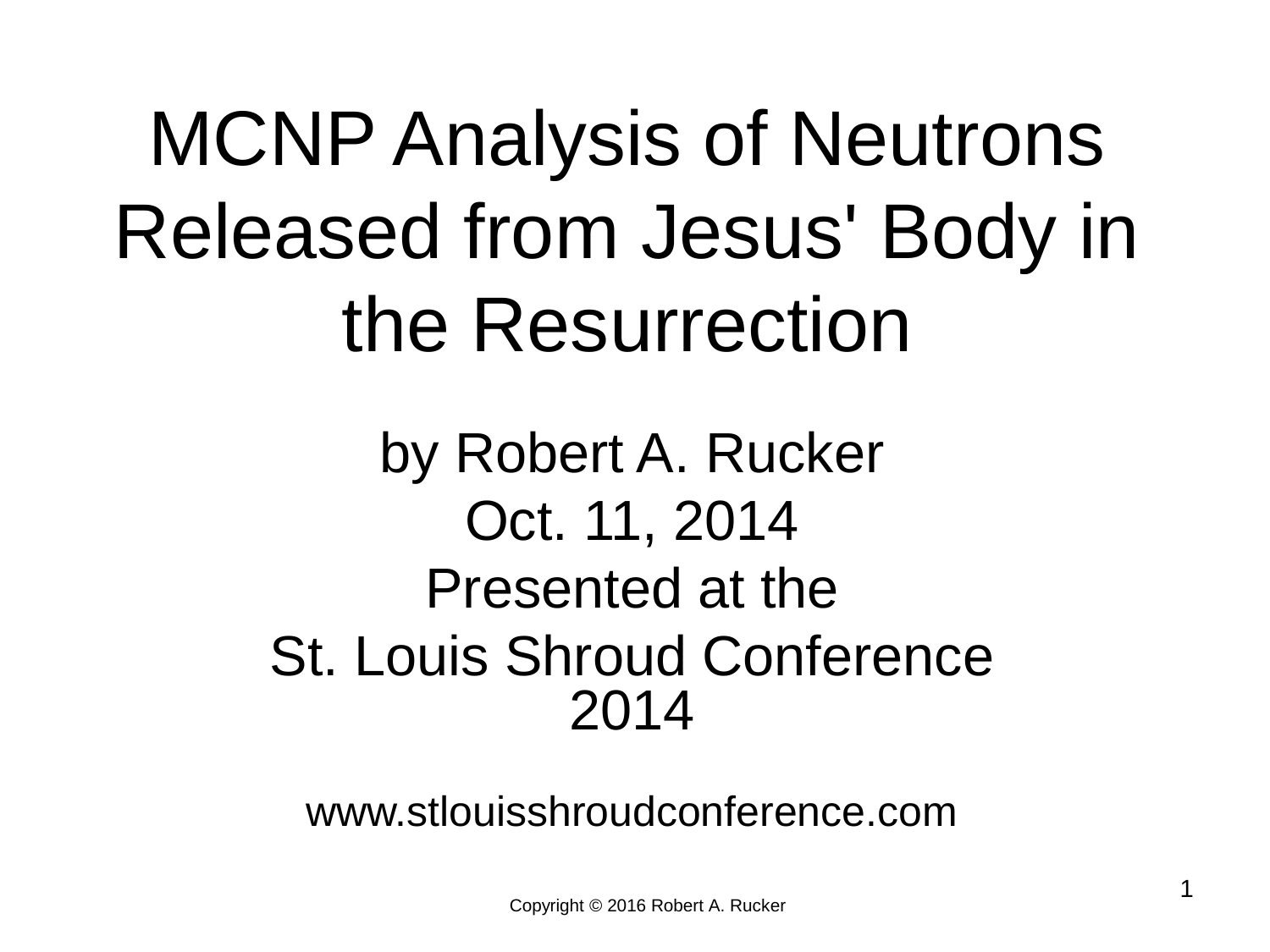# My Background

- BS and MS in Nuclear Engineering at the University of Michigan, 1971
- Worked for General Atomics in San Diego for 24 years doing core physics design for advanced nuclear reactors
- Worked at various US Dept. of Energy sites for 14 years primarily doing nuclear criticality safety calculations using MCNP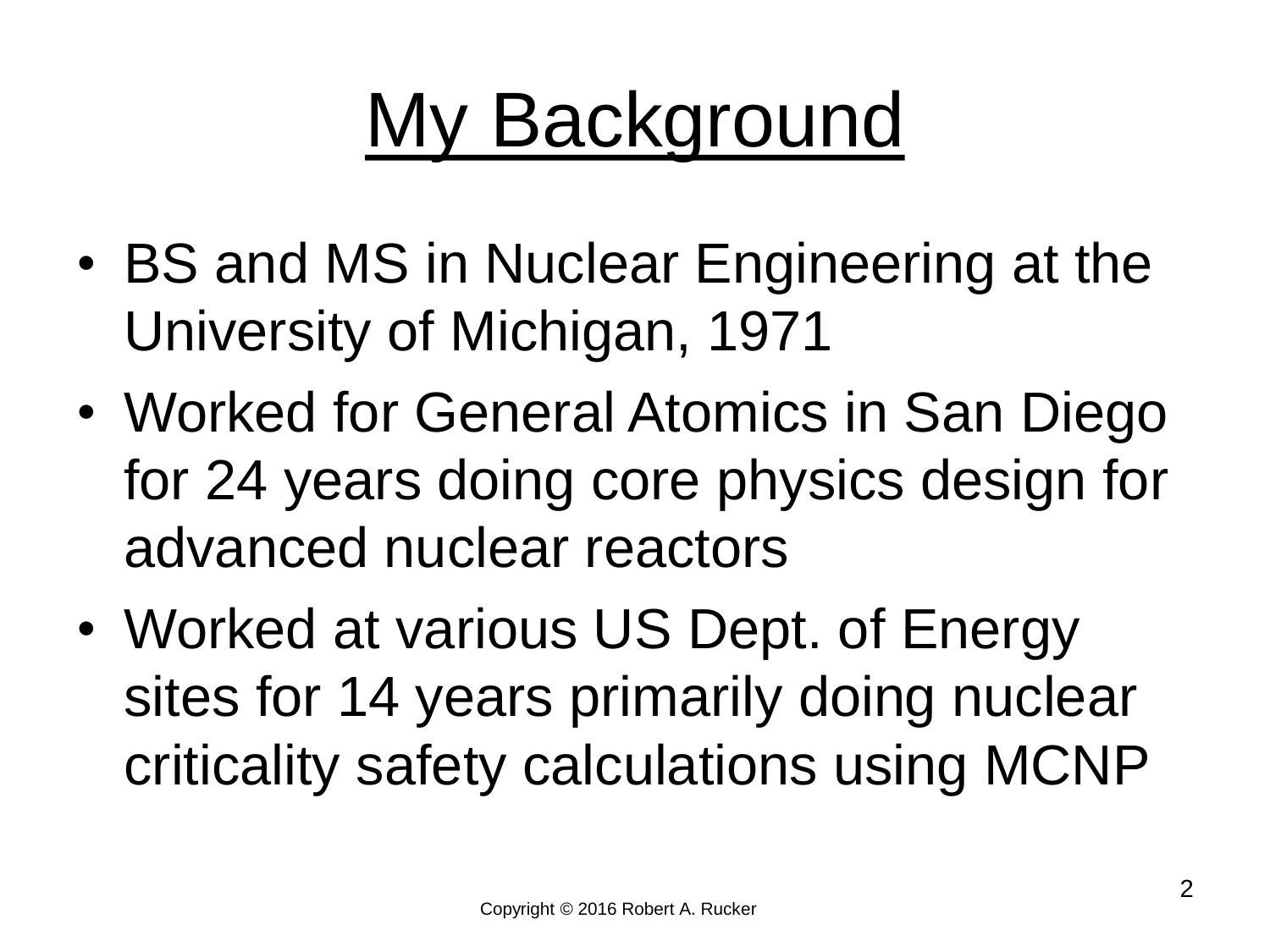# **Outline**

- C<sup>14</sup> Dating of the SOT in 1988
- Middle Ages date was wrong
- Hypothesis of neutron emission
- MCNP Calculations
- Need for further testing
- Questions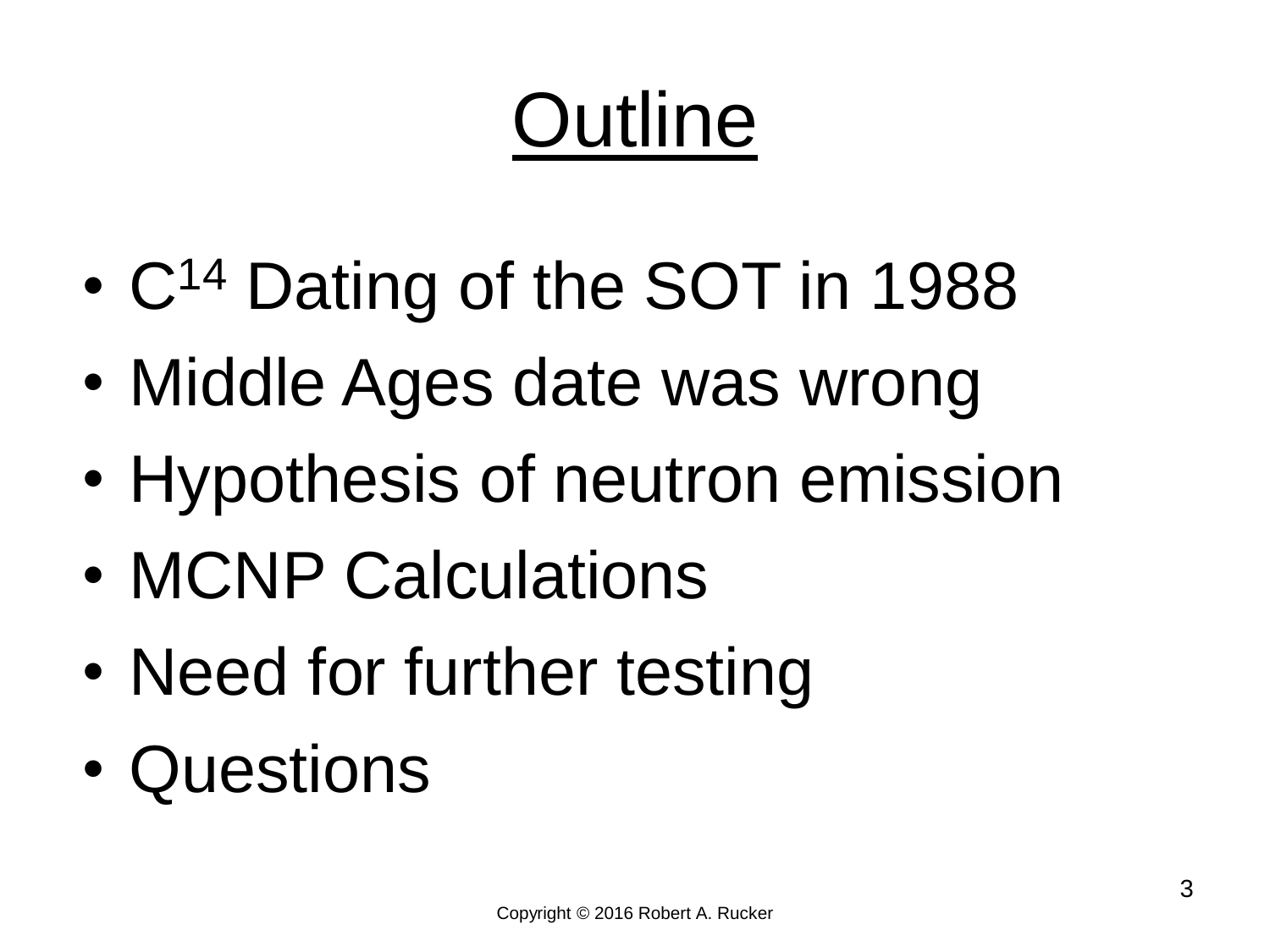#### Location of Samples for C<sup>14</sup> Dating

#### 3 samples cut from here

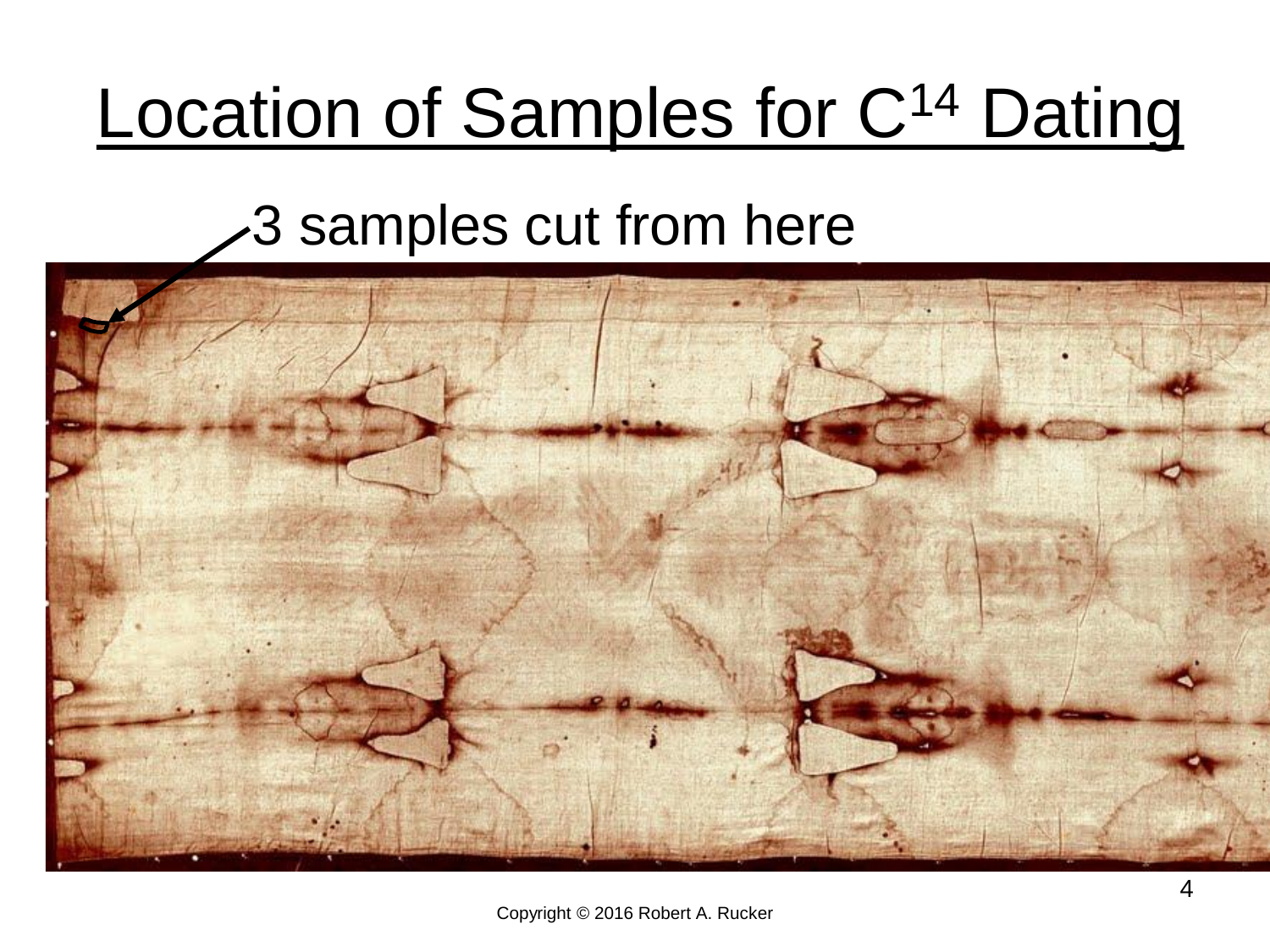#### Location of Samples for C<sup>14</sup> Dating

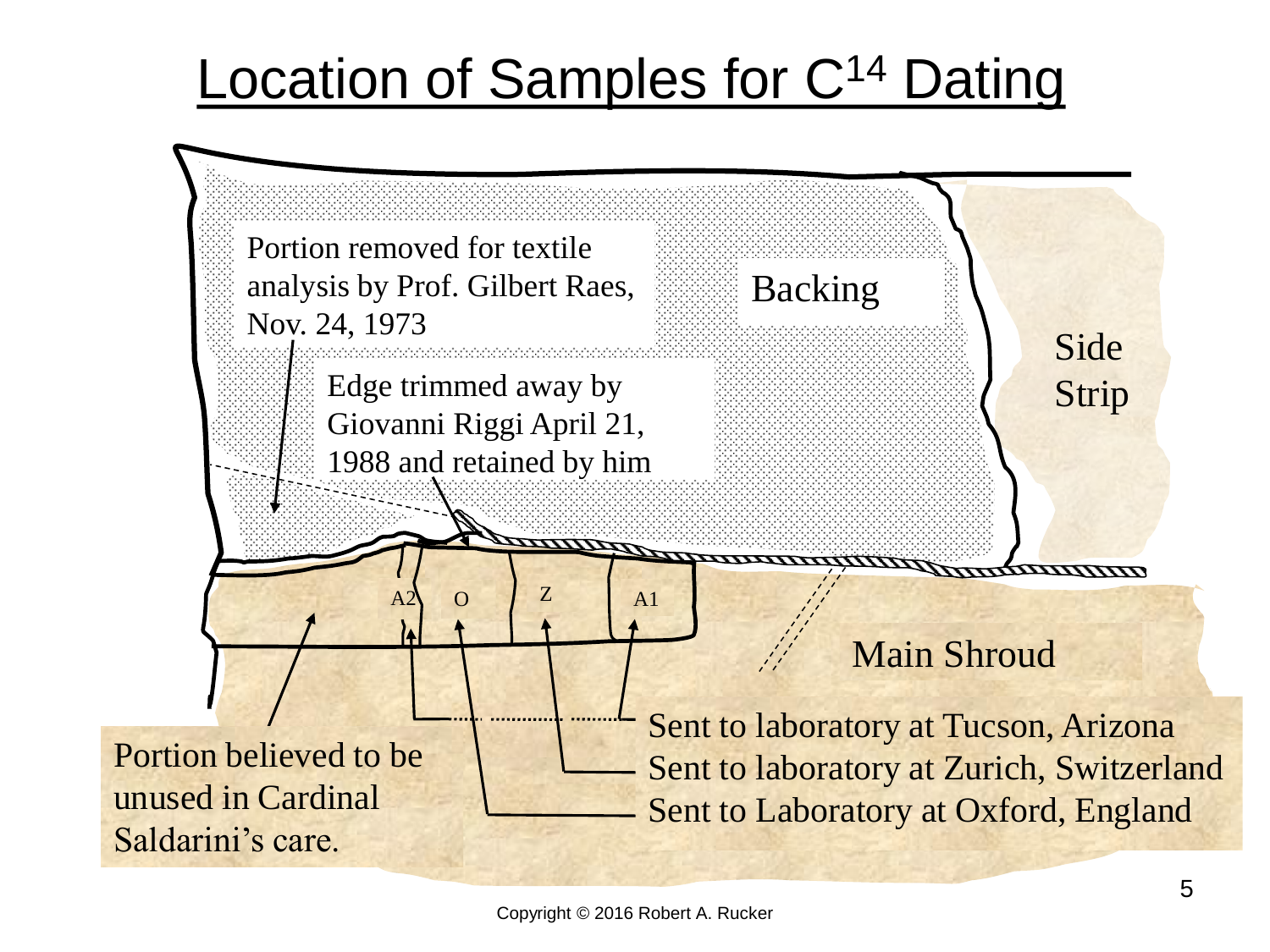#### Reference for Statistical Analysis

- Nature, Vol. 337, No. 6208, pages 611- 615, February 16, 1989
- "Radiocarbon Dating of the Shroud of Turin" by P. E. Damon, and
- D. J. Donahue, B. H. Gore, A. L. Hatheway, A. J. T. Jull, T. W. Linick, P. J. Sercel, L. J. Toolin, C. R. Bronk, E. T. Hall, R. E. M. Hedges, R. Housley, I. A. Law, C. Perry, G. Bonani, S. Trumbore, W. Woelfli, J. C. Ambers, S. G. E. Bowman, M. N. Leese, and M. S. Tite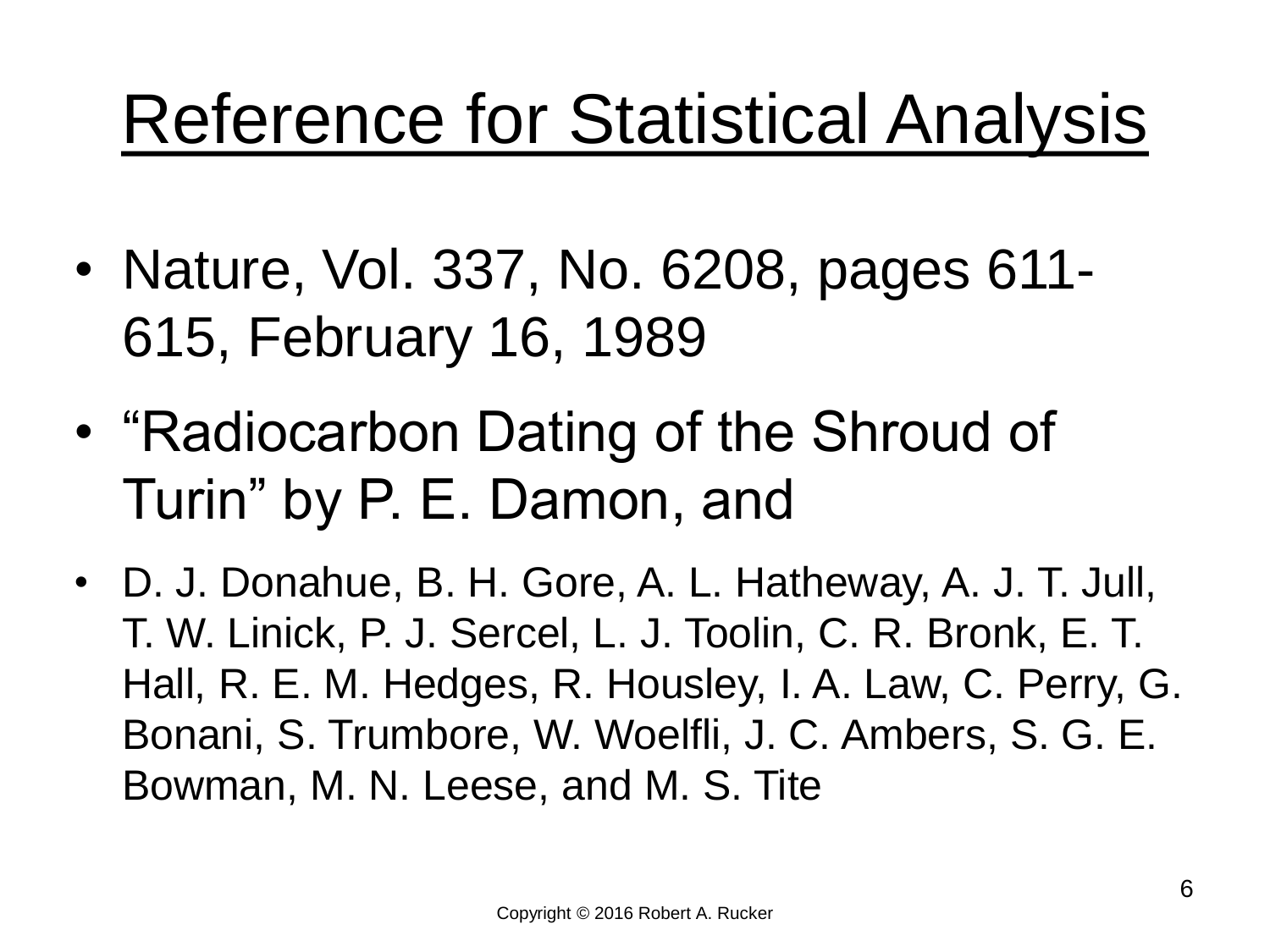### Results of Statistical Analysis

- Calibrated date of 1260 to 1390 AD
- The SOT is not authentic. It is a fake created in the middle ages.
- Uncalibrated date of 1260 AD  $+$  31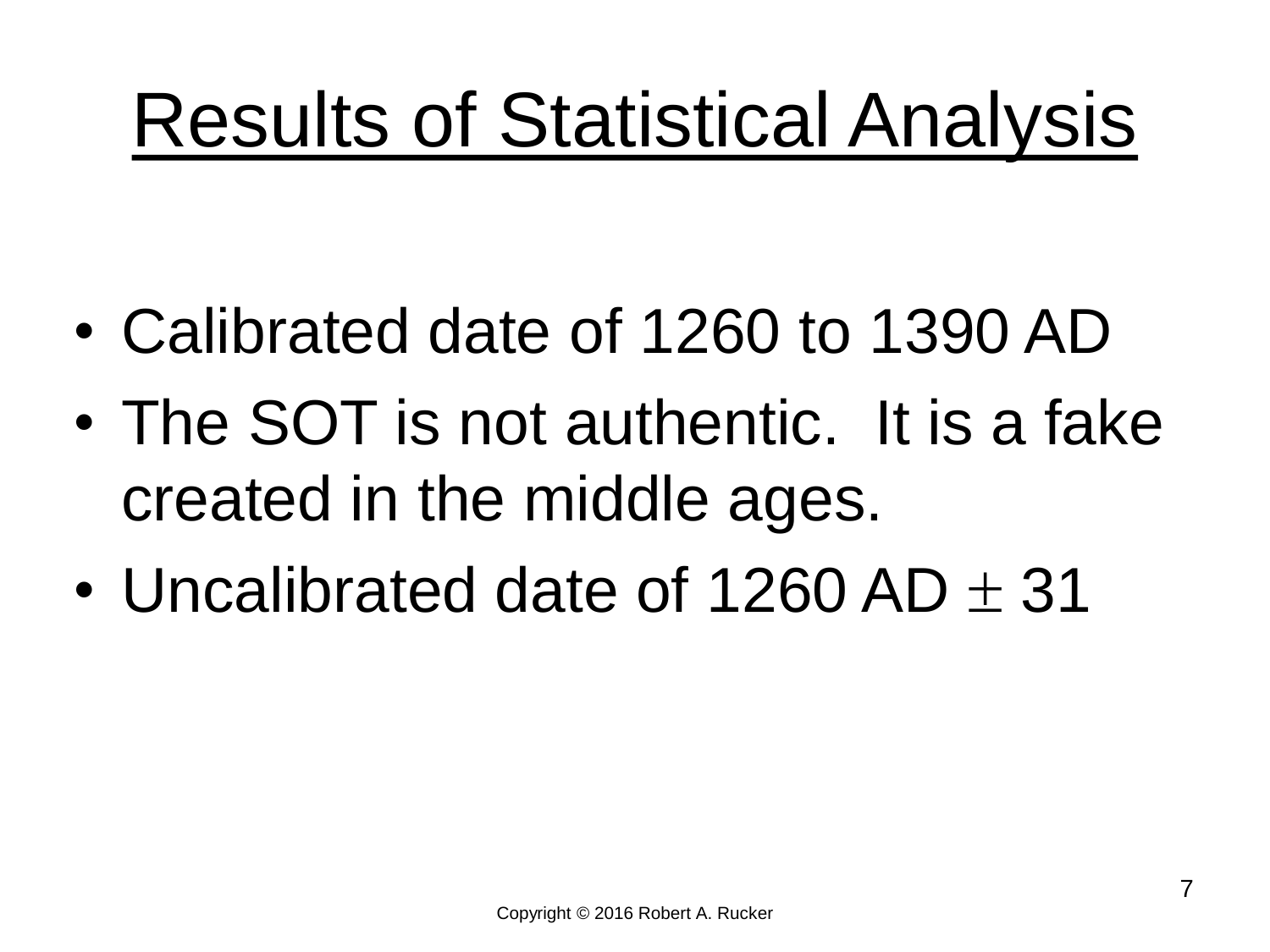### Normal Decay of C<sup>14</sup>

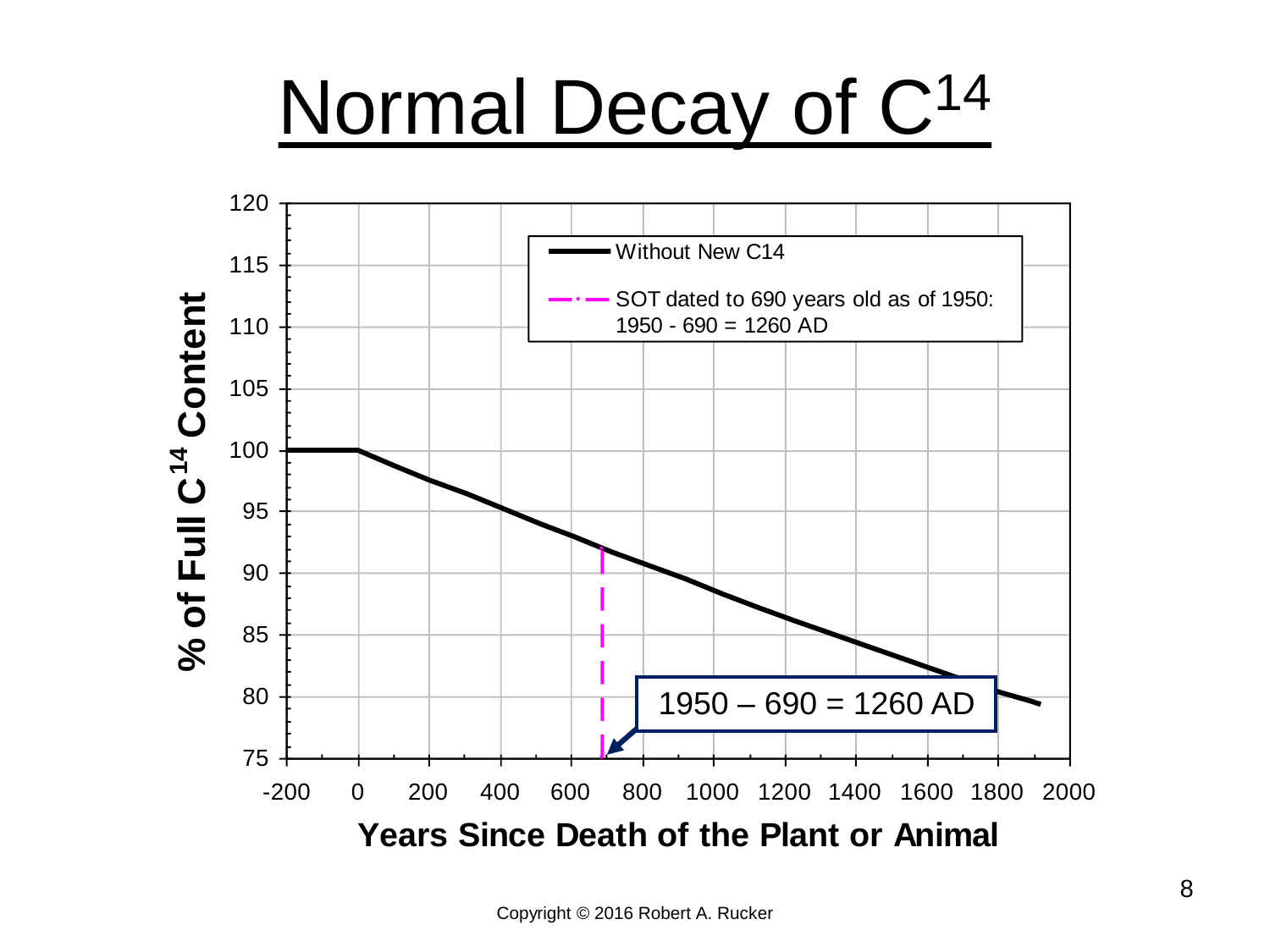# Effect of Producing New C<sup>14</sup>

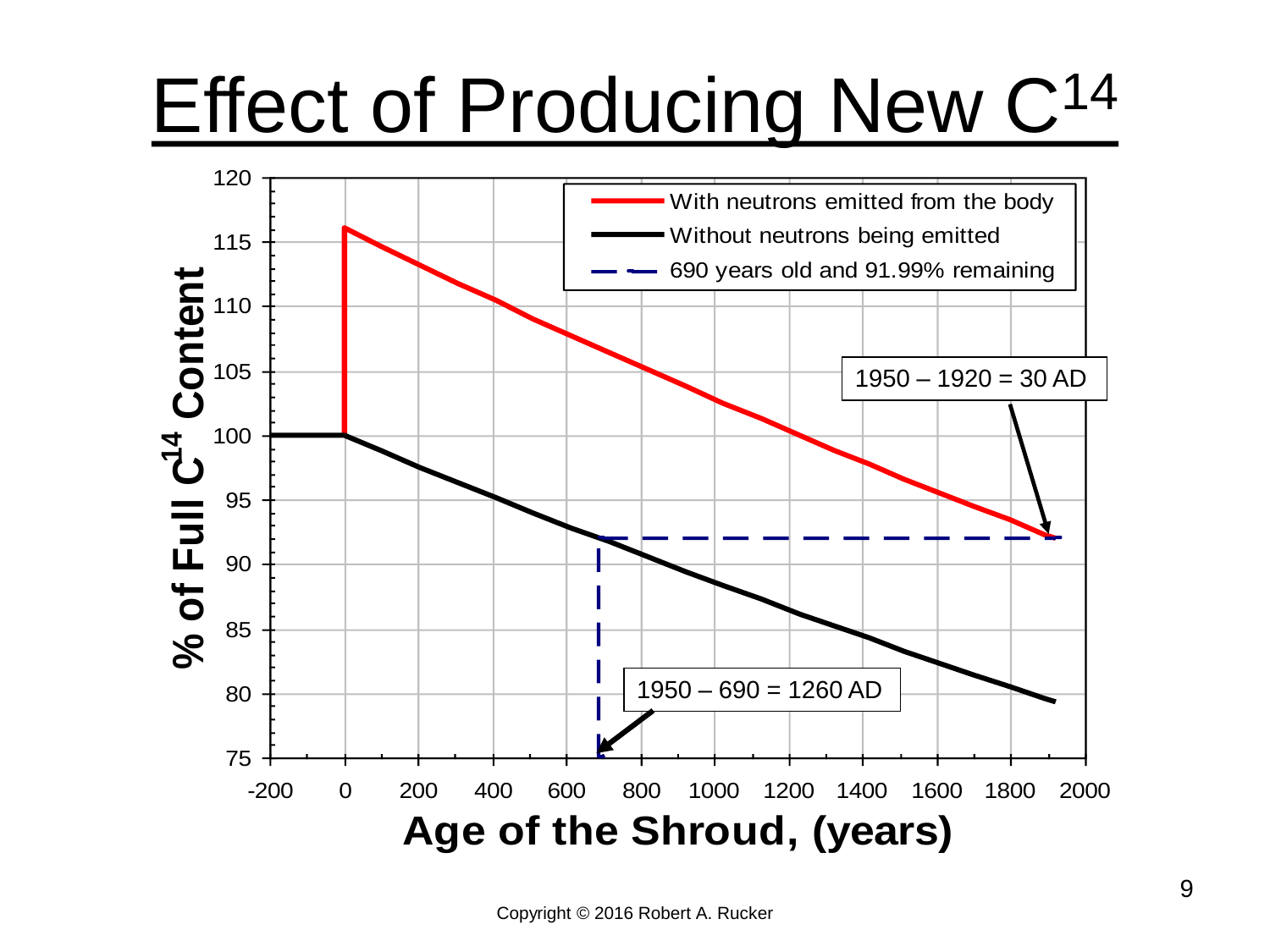### Big Picture

If neutrons were released from Jesus' body in the tomb, then some of them would have been absorbed in N<sup>14</sup> in the SOT to produce new C<sup>14</sup> atoms, which would cause the SOT to be  $C^{14}$ dated younger than its true age.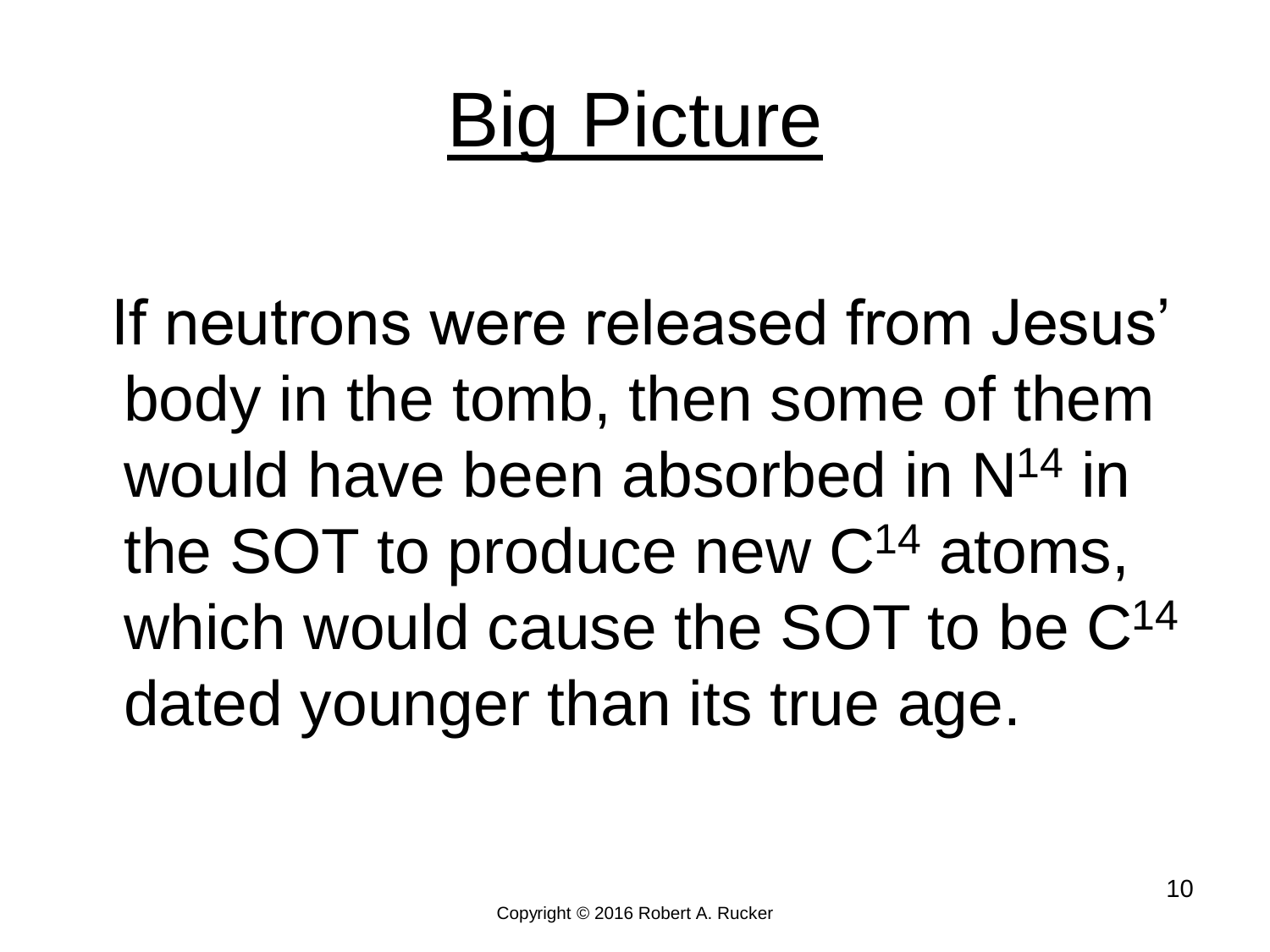## Diagram of a C<sup>14</sup> Atom

- $\cdot$   $_{6}$ C<sup>12</sup> atom has 6 protons and 6 neutrons
- 6<sup>C14</sup> atom has 6 protons and 8 neutrons

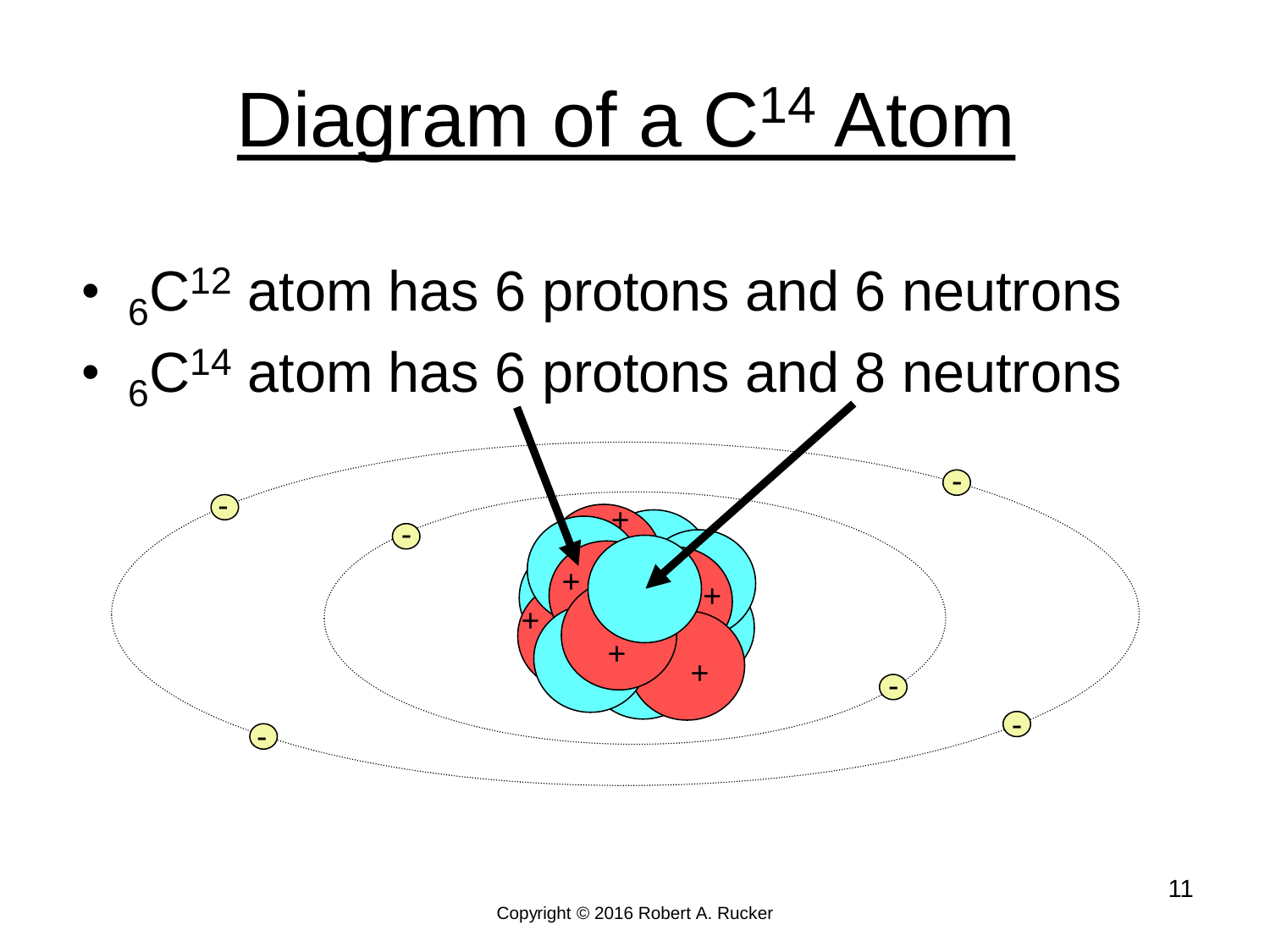#### Composition of the Human Body

Oxygen 61.4 wt.% Carbon 22.8 wt.% Hydrogen 10.0 wt.% Nitrogen 2.6 wt.% Calcium 1.4 wt.% 8 others 1.8 wt. % Many others 0.007 wt.%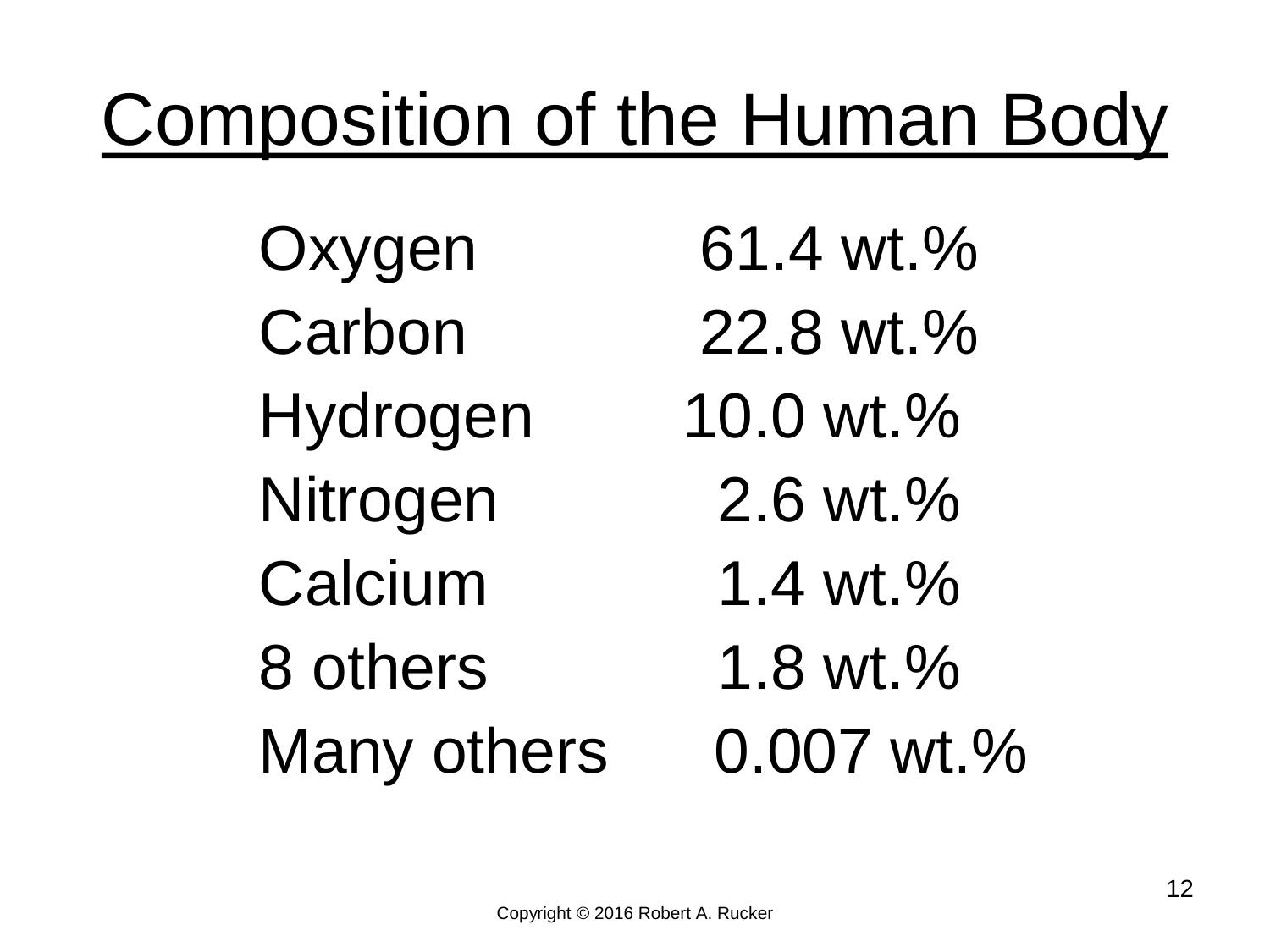### In an Average Body

| Components<br>of Atoms | Number in<br>the Body | Weight % |
|------------------------|-----------------------|----------|
| <b>Neutrons</b>        | $2.09 \times 10^{28}$ | 45.1     |
| Protons                | $2.55 \times 10^{28}$ | 54.9     |
| <b>Electrons</b>       | $2.55 \times 10^{28}$ | 0.03     |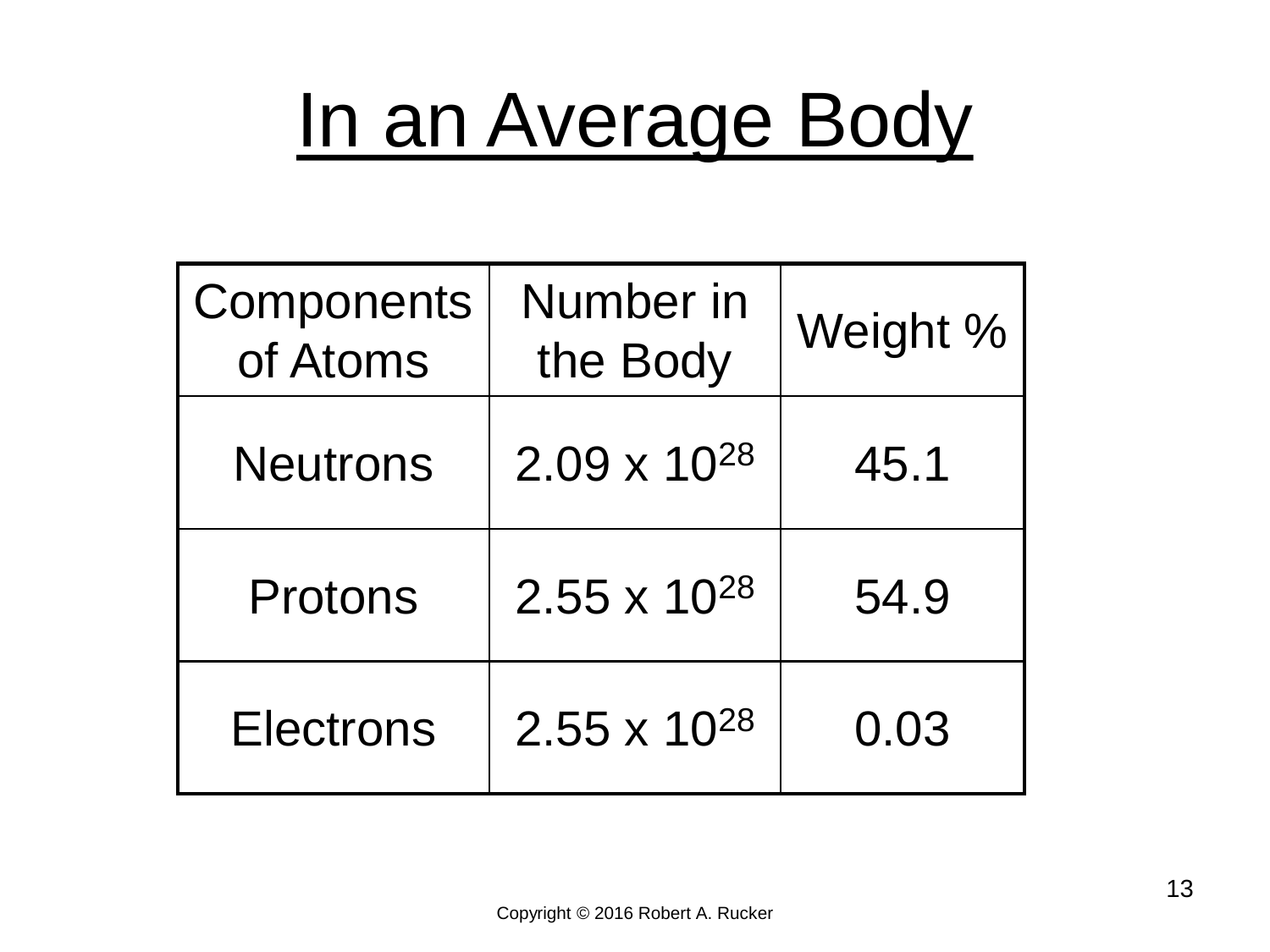### In the Resurrection

- Jesus' body disappeared from the tomb
- The atoms (neutrons, protons, electrons) in Jesus' body disappeared from the tomb
- Where did they go?
	- Layman: they went to heaven
	- Physicist: they transitioned to an alternate dimensionality by an unknown process
- There is no reason to rule out the possibility of neutrons being emitted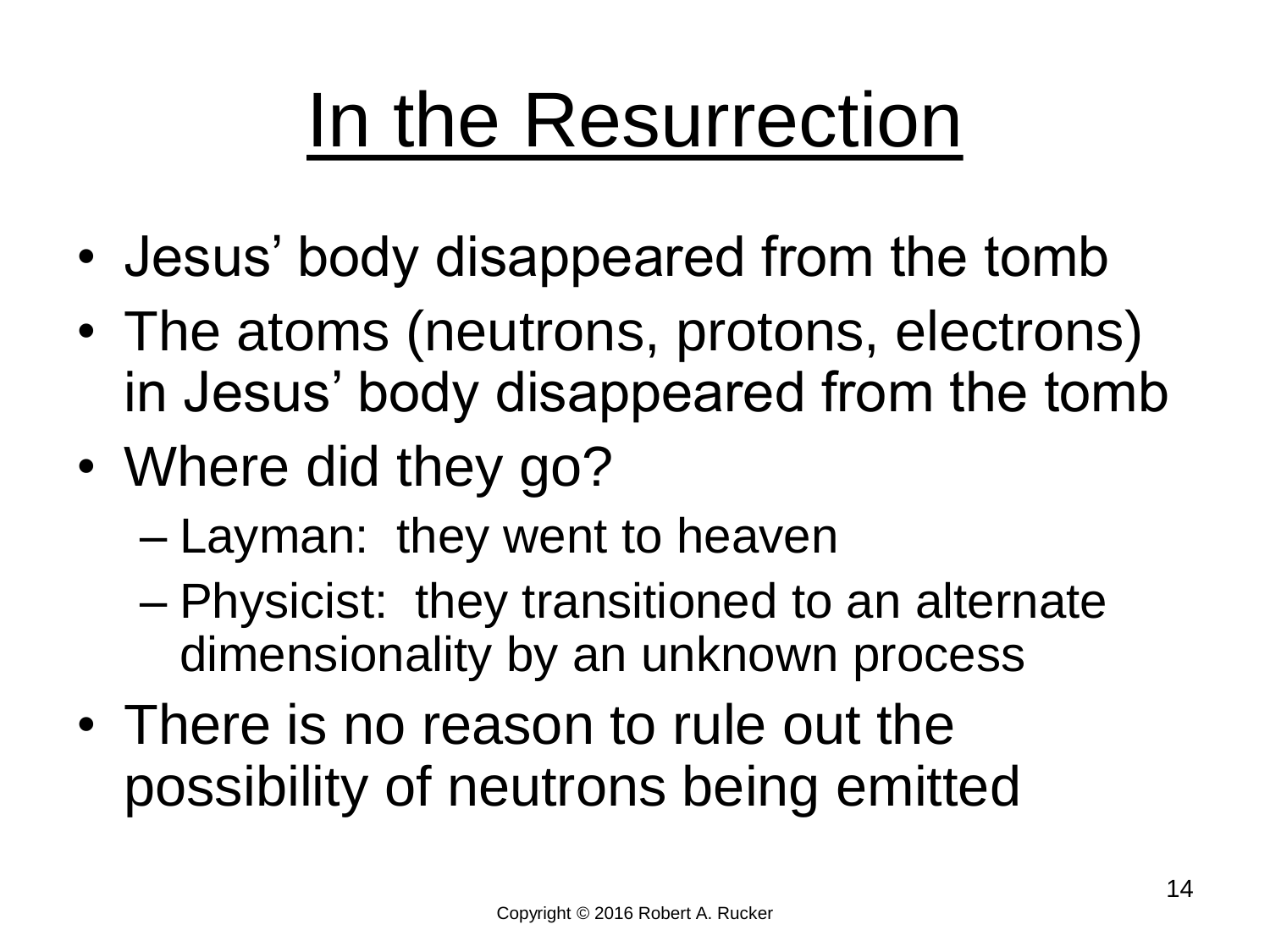### Need for Detailed Calculations

Computer calculations were performed using the MCNP nuclear analysis code to determine what would happen if neutrons were released from Jesus' body due to the resurrection.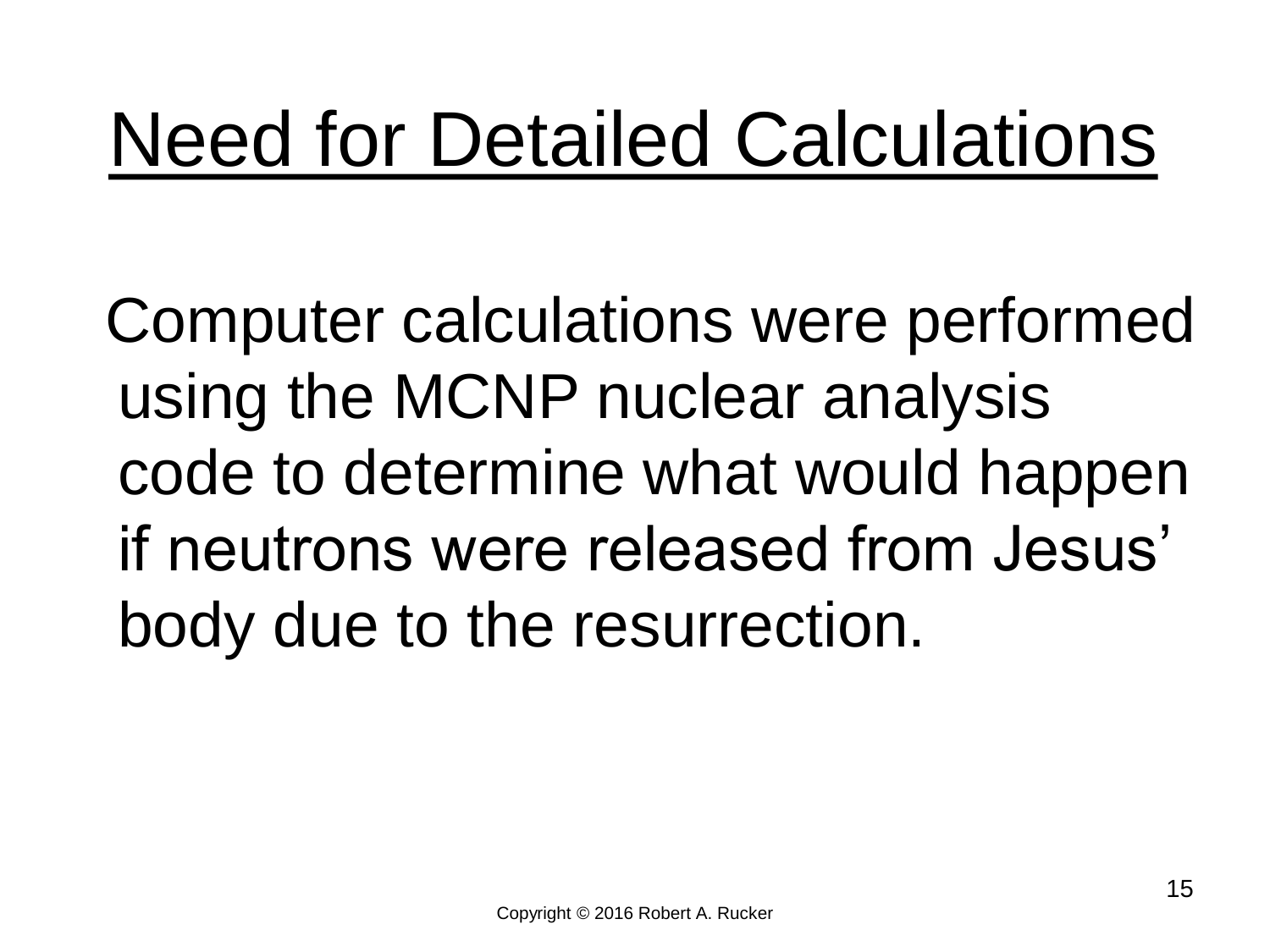#### **Conclusion**

If  $3.04 \times 10^{18}$  thermal neutrons were released during the disappearance of Jesus' body from the tomb in His resurrection, it would increase the average C<sup>14</sup> content in the SOT samples by 16%. This would shift the C<sup>14</sup> date for the SOT samples from 30 AD to 1260 AD.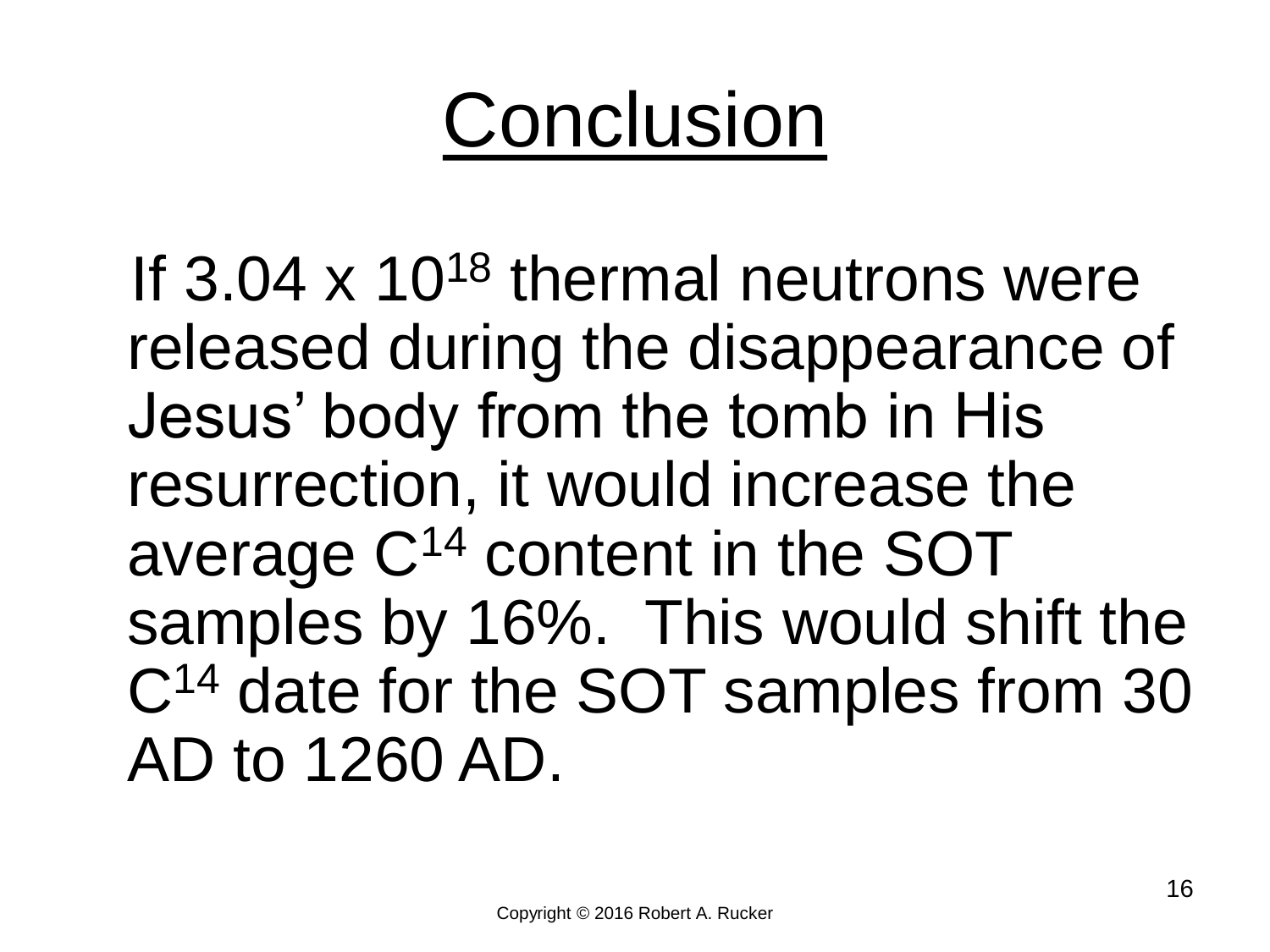### Fraction of Neutrons Emitted

- Since  $3.04 \times 10^{18}$  neutrons must be released in the body to produce a 1260 AD date in the sample region, and there are 2.09  $\times$  10<sup>28</sup> neutrons in the body, the fraction of neutrons that must be emitted from body is  $1.5 \times 10^{-10}$  (1.5 in ten billion)
- So in the disappearance of the body, the process by which the neutrons transitioned into the alternate dimensionality was 99.999999985% efficient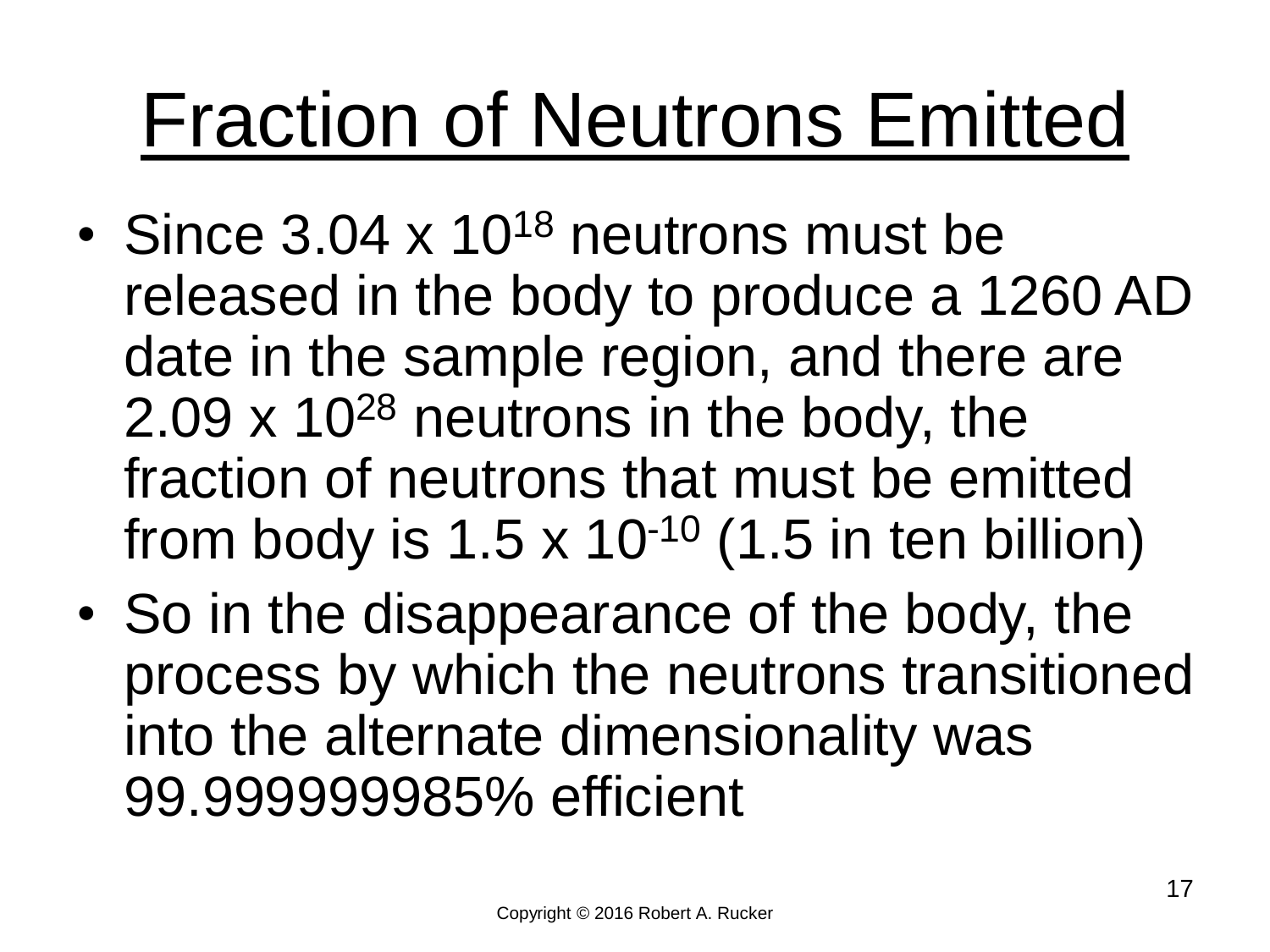# Results of Statistical Analysis

- Average date from each laboratory:
	- $-Arizona = 1304 AD + 31$
	- $-Zurich = 1274 AD + 24$
	- $–Oxford = 1200 AD + 30$
- Damon: range of the sample values was probably inconsistent with the stated random measurement error.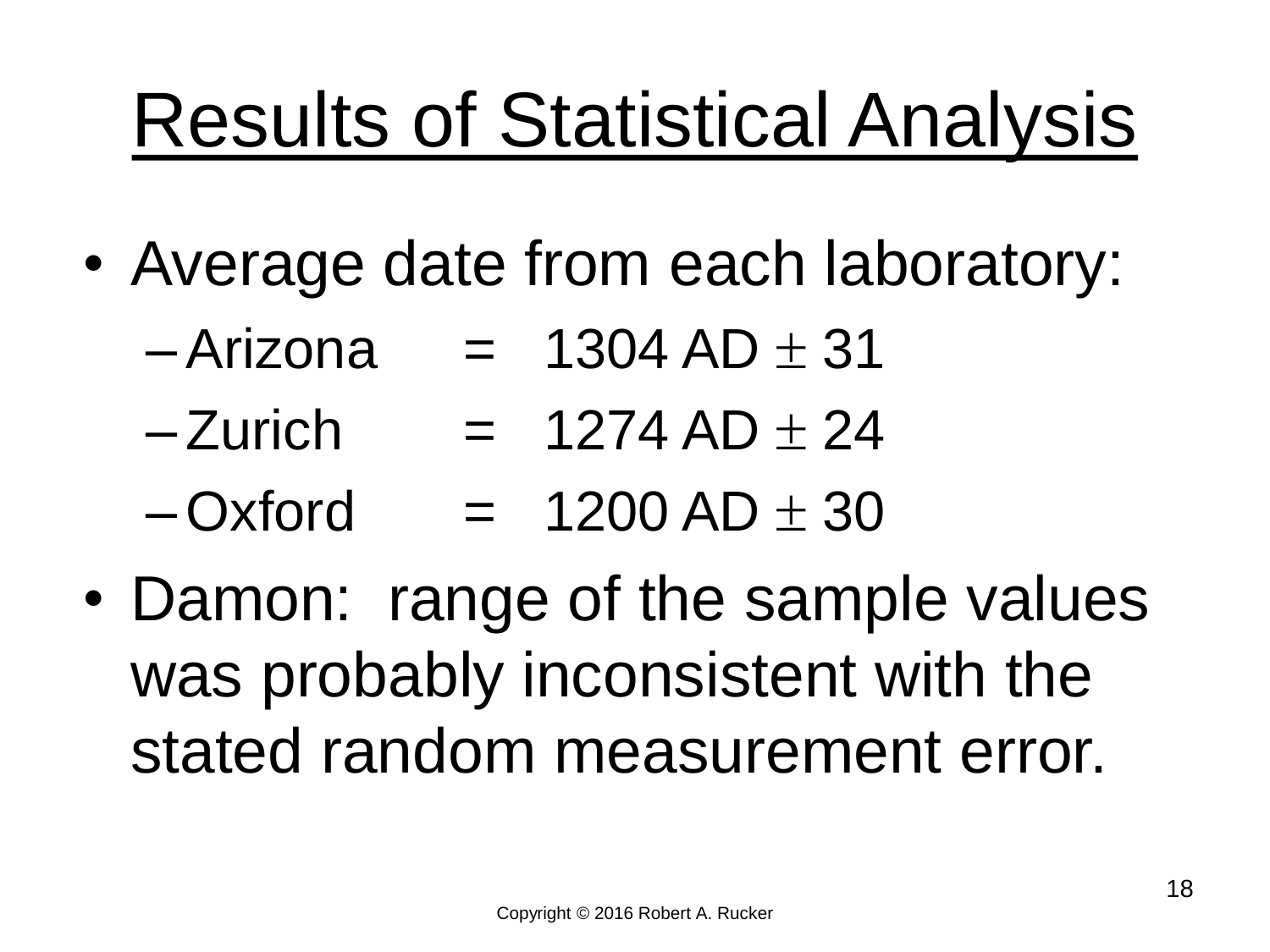#### If Three Sample Values are Averaged (Assumes No Neutrons)

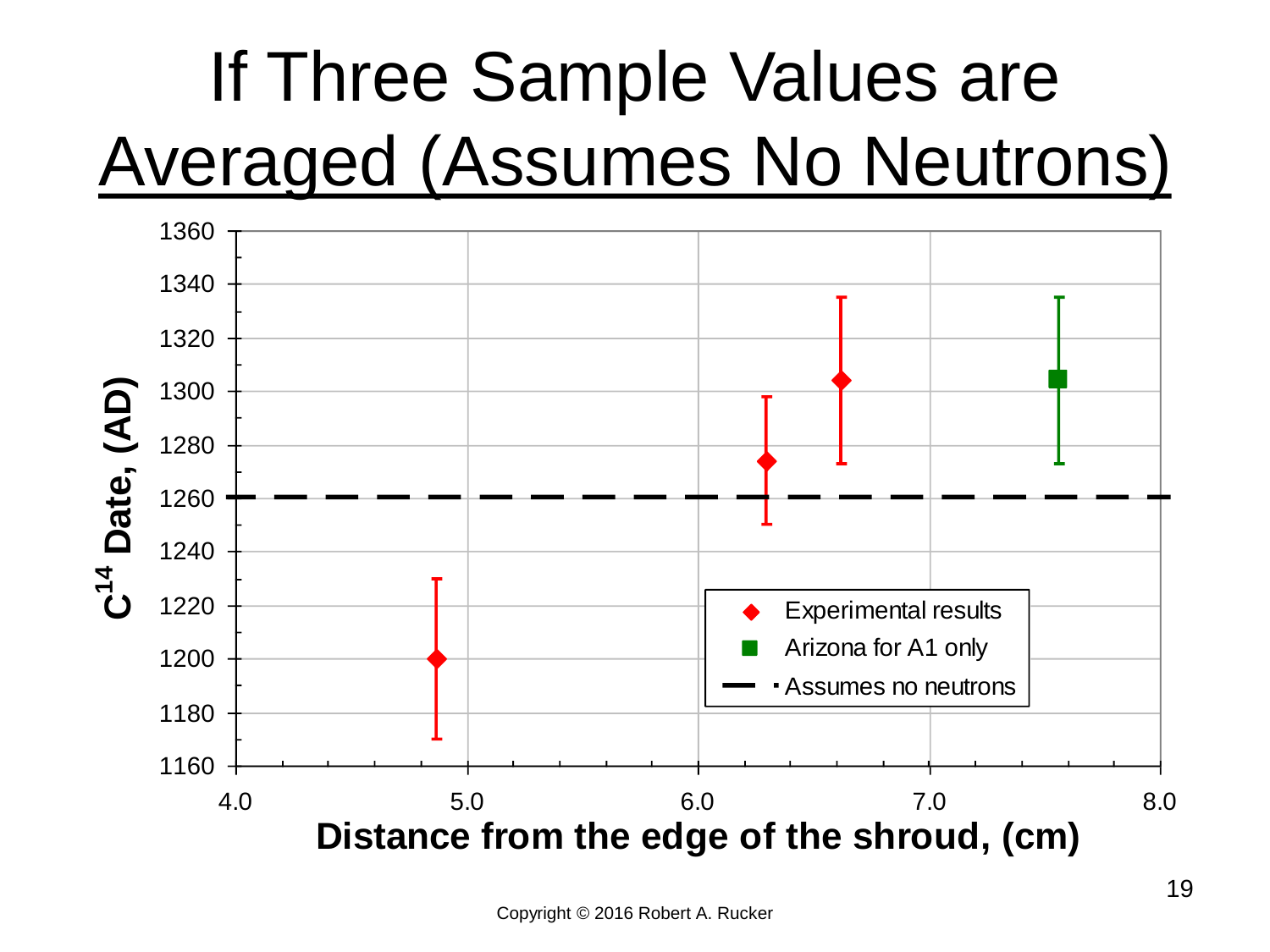#### The 1999 Richmond Conference

- Bryan J. Walsh: "The 1988 Shroud of Turin Radiocarbon Tests Reconsidered"
- Statistical analysis of variance
	- Kruskal-Wallis Method
	- Bonferoni Pairwise T-Test
- Oxford and Arizona sample values were statistically different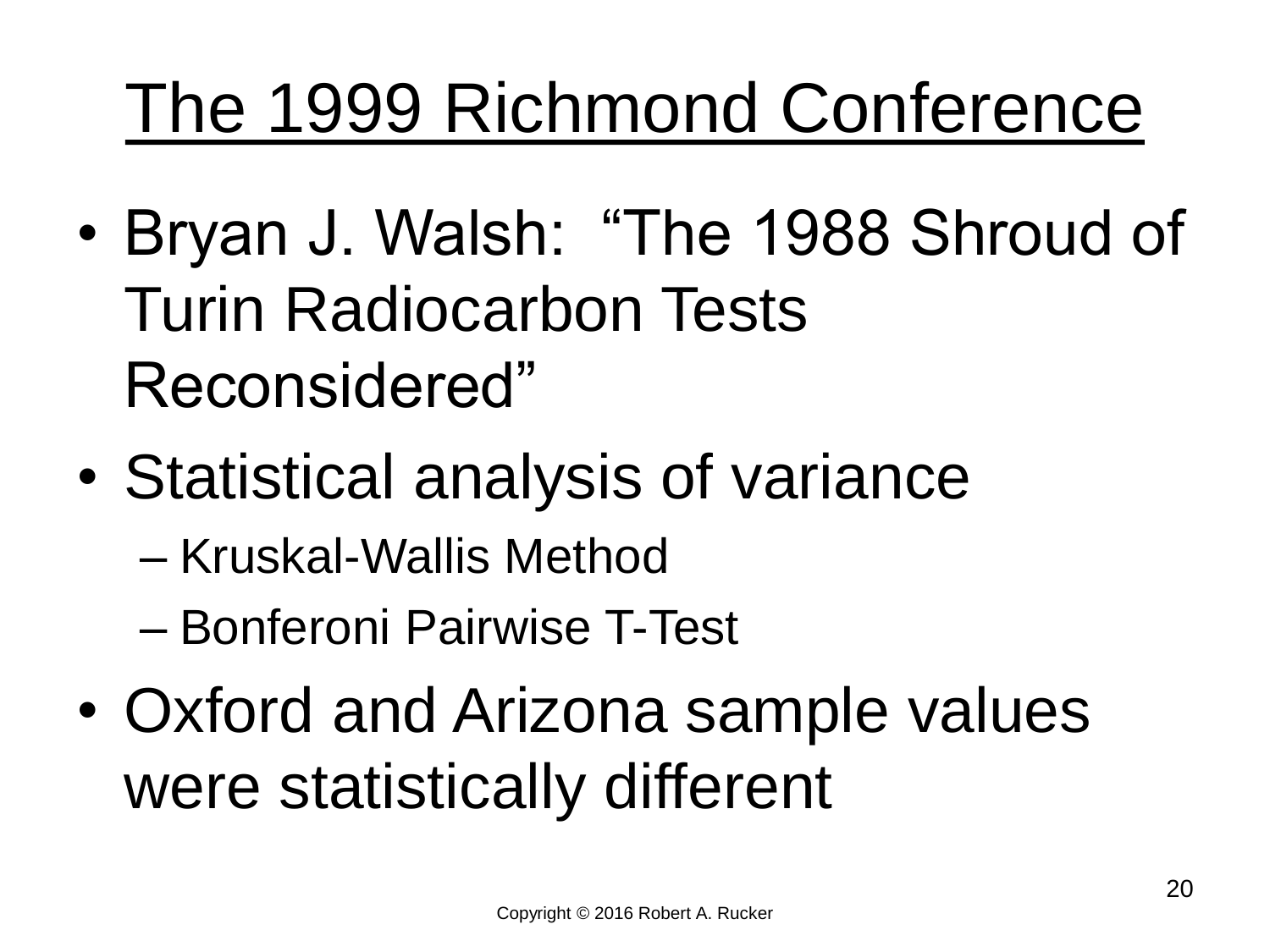#### Least Squares Linear Fit Has Slope = 57.1 Years/cm

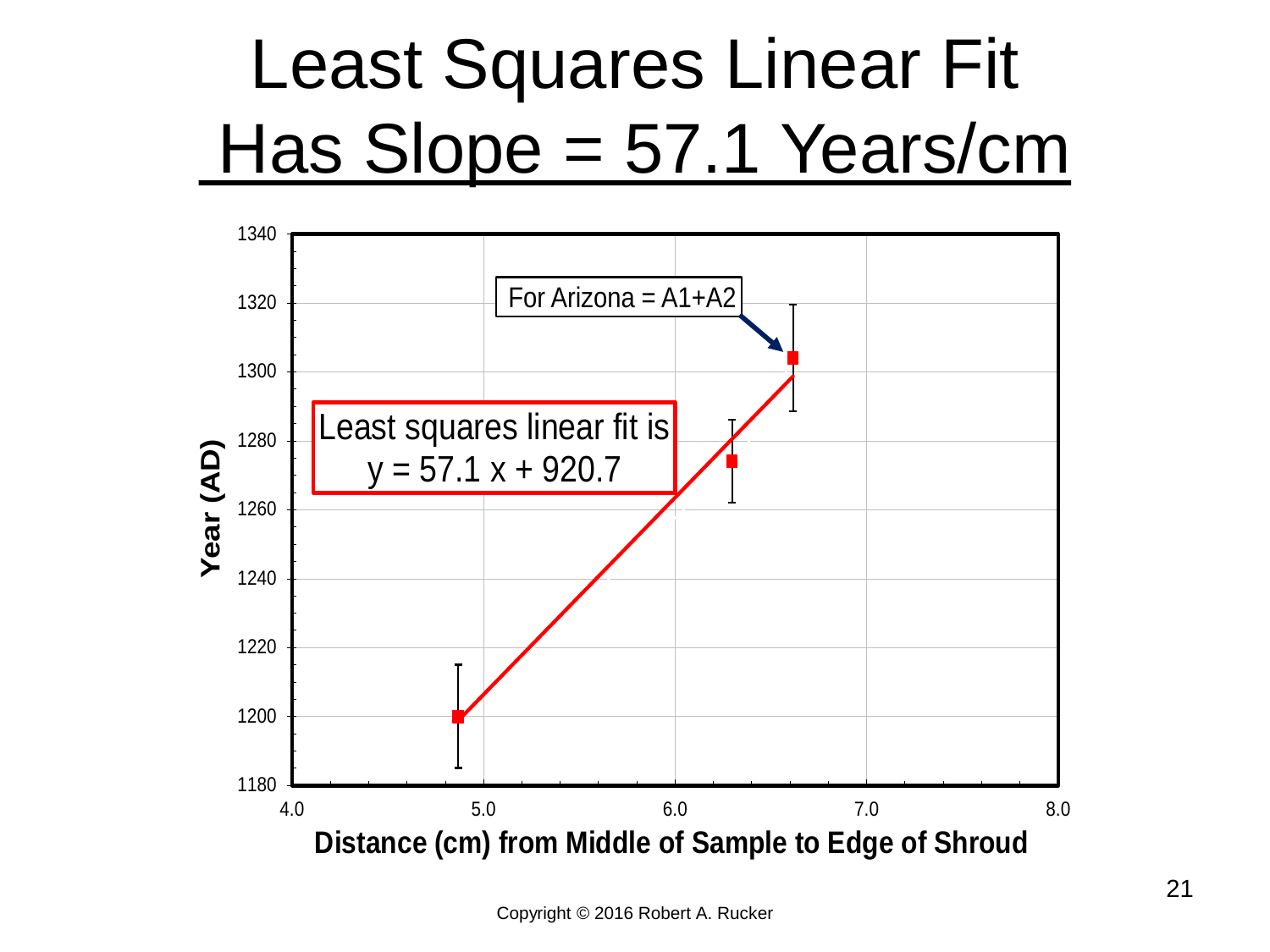### Proposed Cause of Slope

- True value of the  $C^{14}$  in each of the three samples was different due to different amounts of neutron absorption.
- Due to the shape of the neutron distribution in the tomb.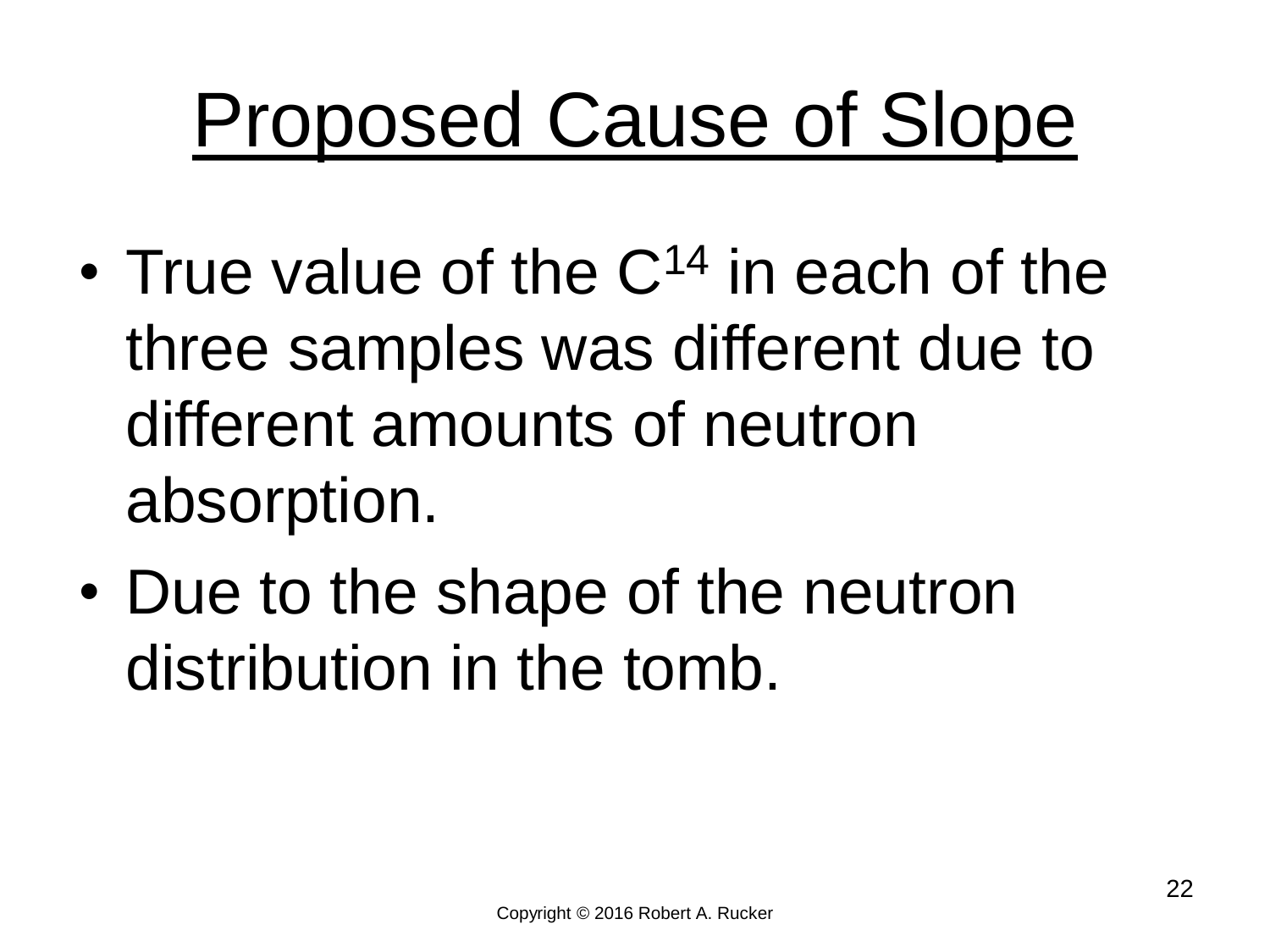#### Different Increases in C<sup>14</sup> for Each Sample Cause Different Dates

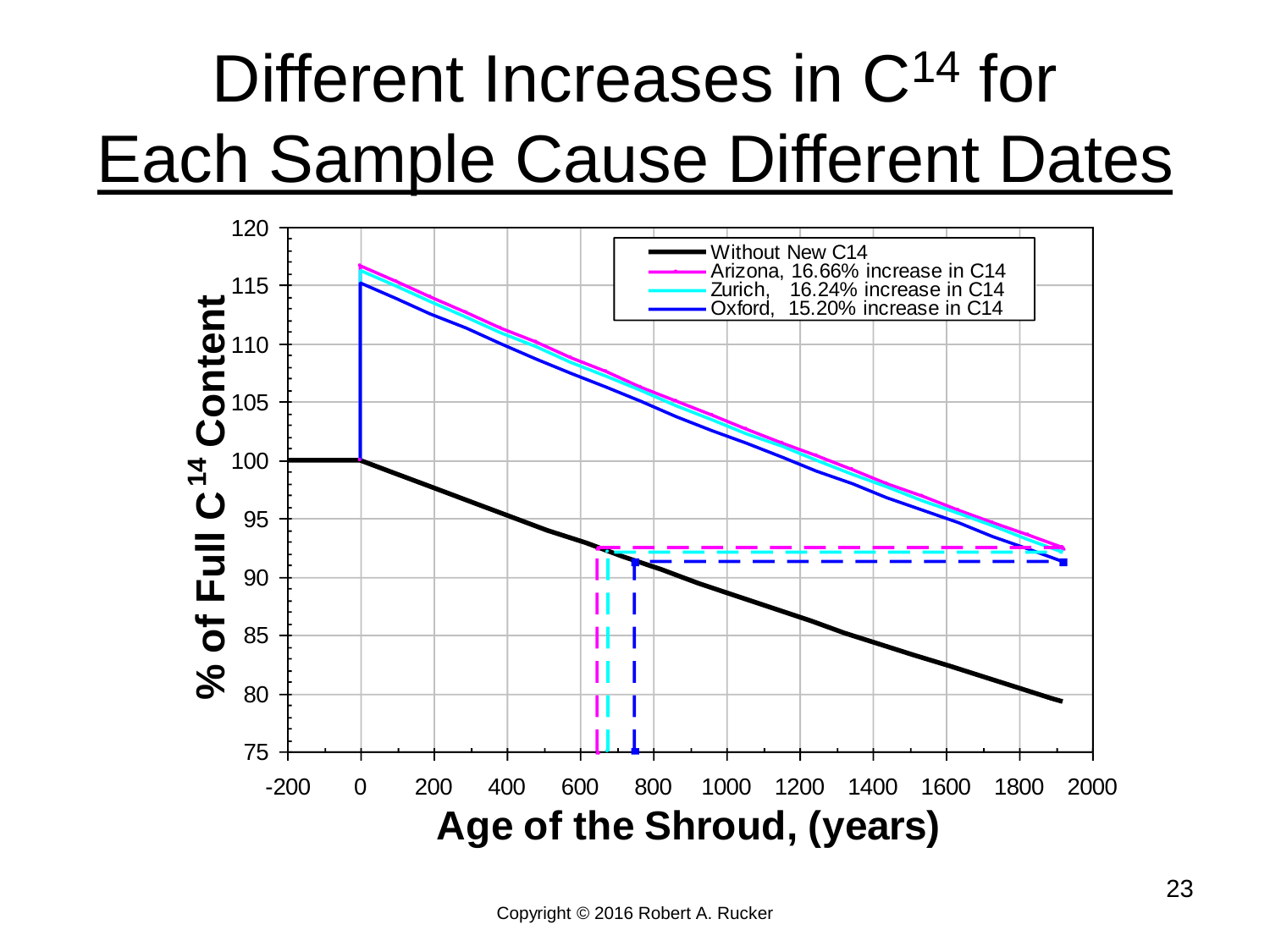### There are Three Mysteries

- How can the SOT be authentic if C<sup>14</sup> dating placed its origin in the middle ages?
- Why was there such poor agreement between the C<sup>14</sup> dates for the three SOT samples?
- How can the Sudarium of Oviedo be authentic if  $C^{14}$  dated it to about  $700$ AD?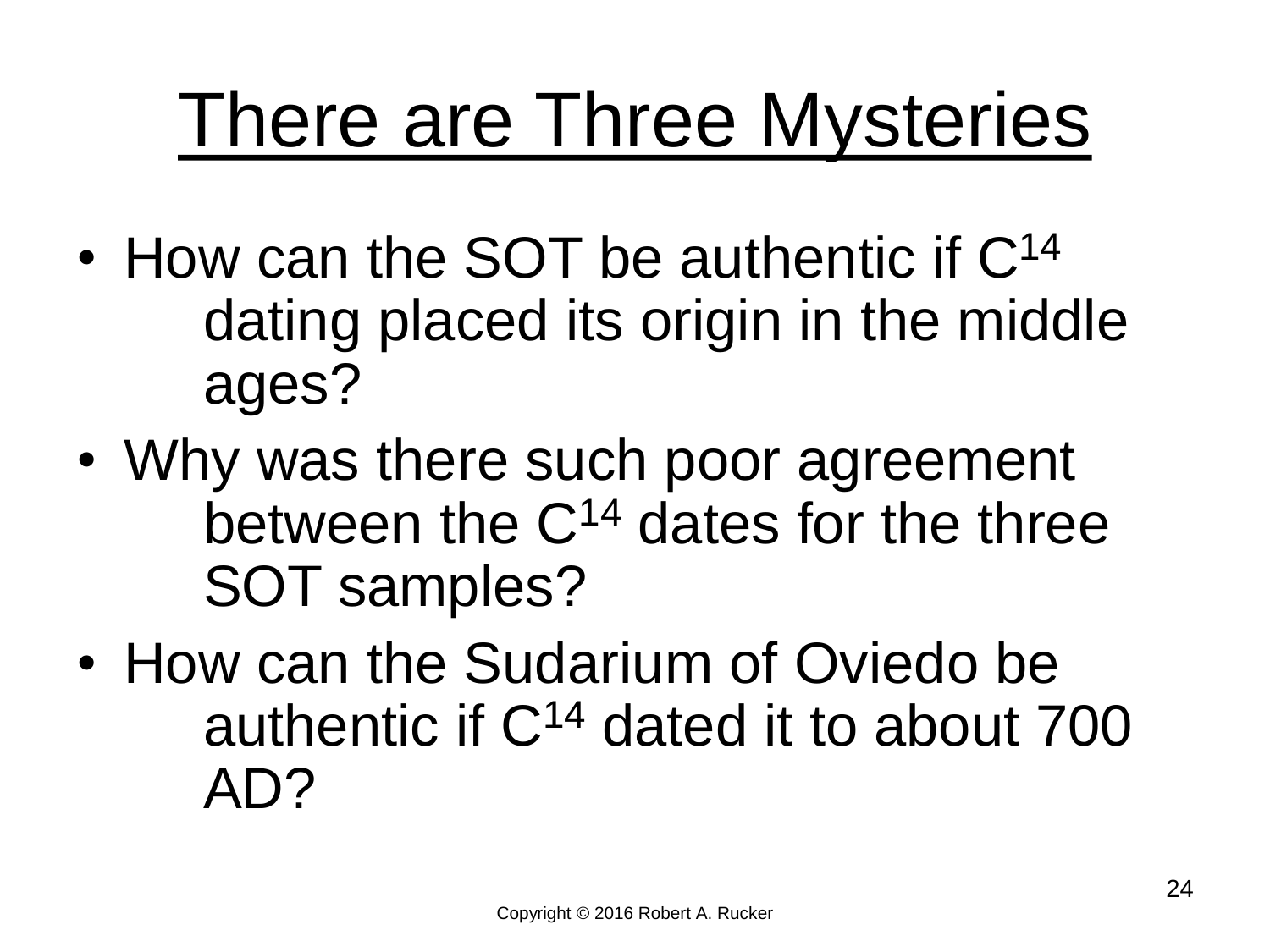## **Objective**

- To explain these three mysteries with one hypothesis
- Hypothesis: Neutrons were released from Jesus' body in the tomb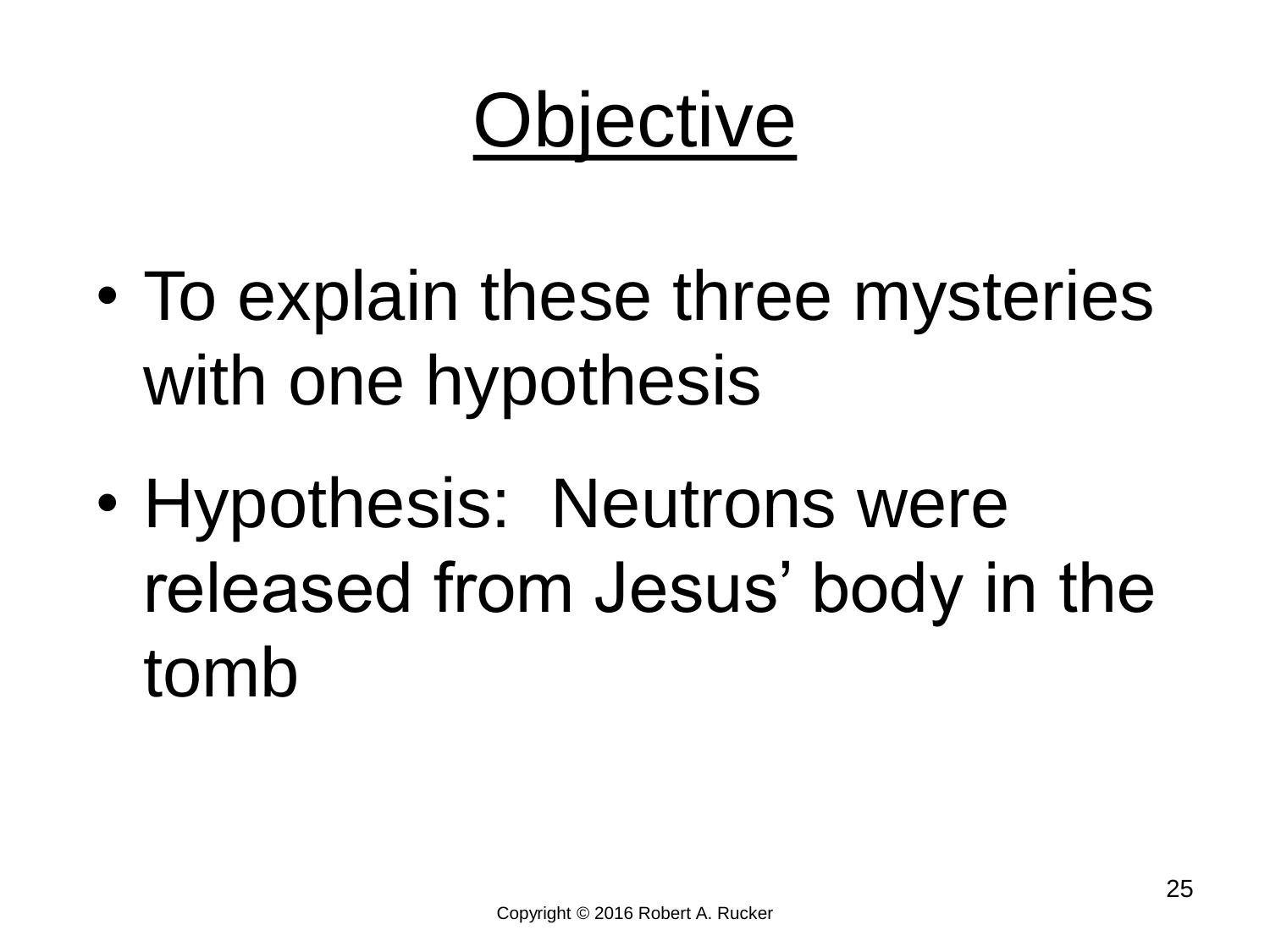### Reasons for Neutron Emission

- Explains the three mysteries
- Consistent with:
	- Disappearance of the body
	- Formation of the image by particles
- First published explanation for C<sup>14</sup> date: Phillips, Nature, 2-16-89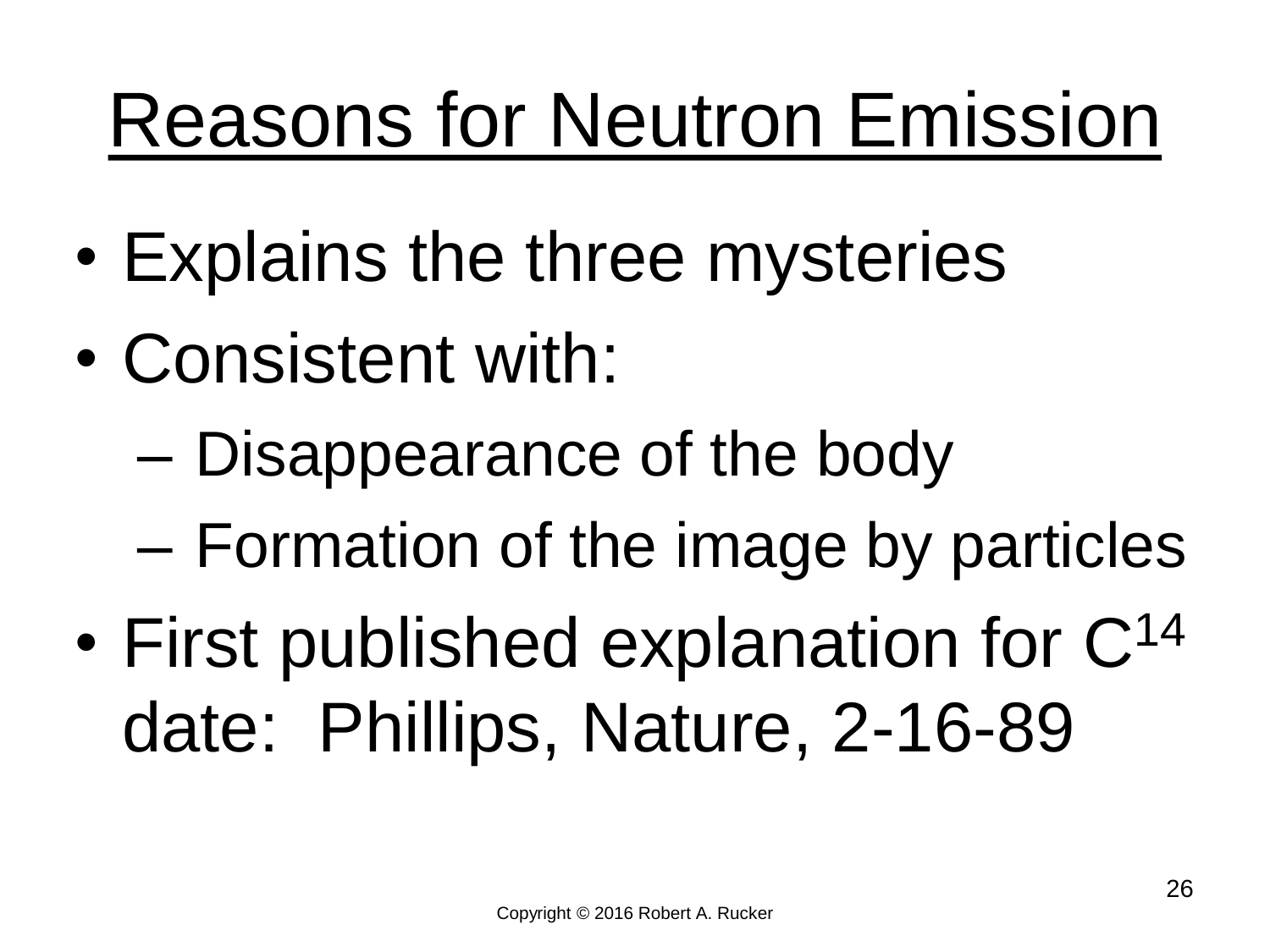### Nature, Feb. 16, 1989, p.594

- "Shroud Irradiated with Neutrons?" by Thomas J. Phillips of the High Energy Physics Laboratory, Harvard University, said:
- The body ... "may also have radiated neutrons, which would have irradiated the shroud and changed some of the nuclei to different isotopes by neutron capture. In particular, some C<sup>14</sup> could have been generated"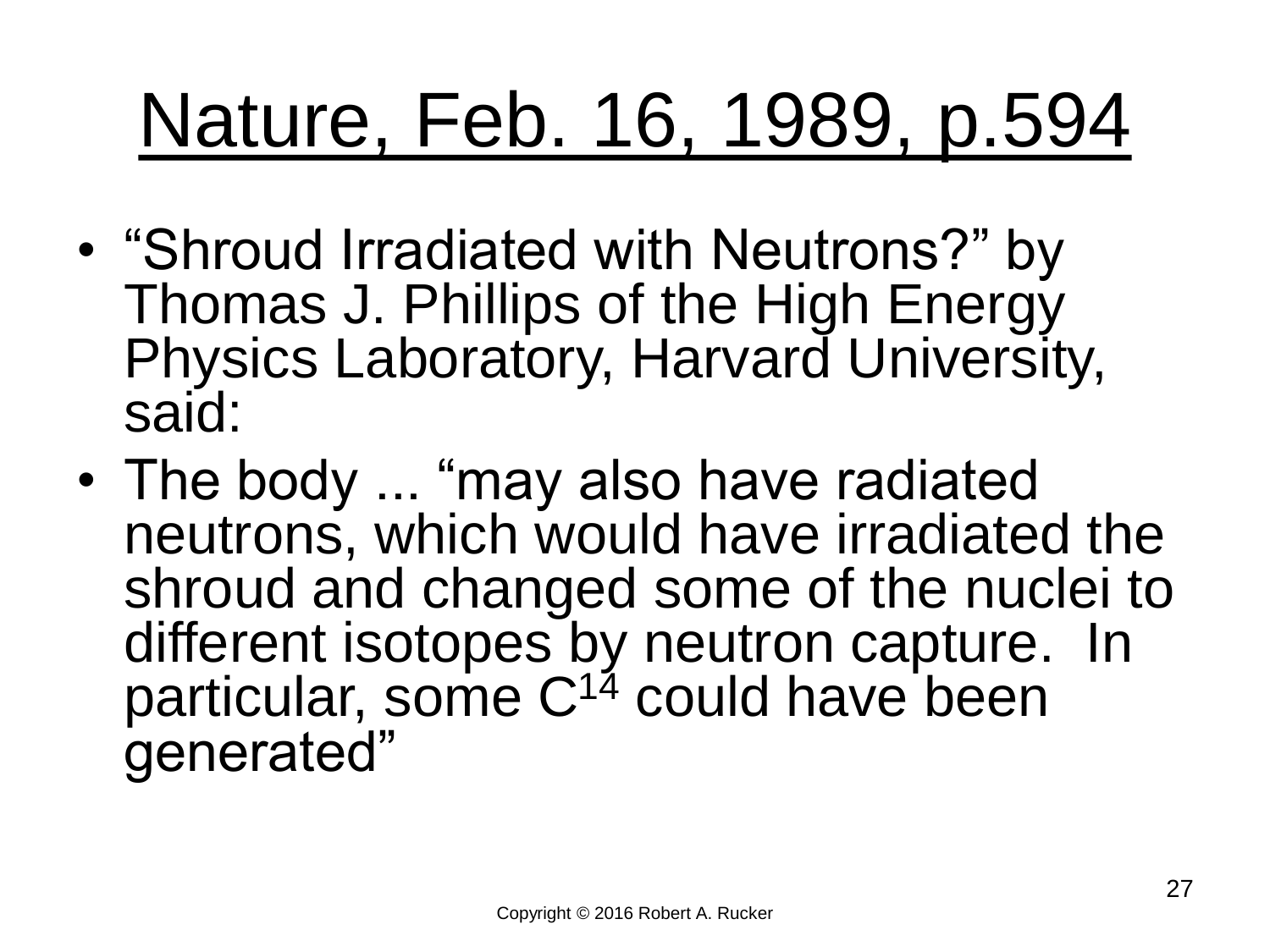# Nature and History of MCNP

- MCNP = Monte Carlo Neutron Particle
- Developed over the past six decades by the Los Alamos National Laboratory
- It is used worldwide
- Verified to be accurate by comparison of calculated results with nuclear experiments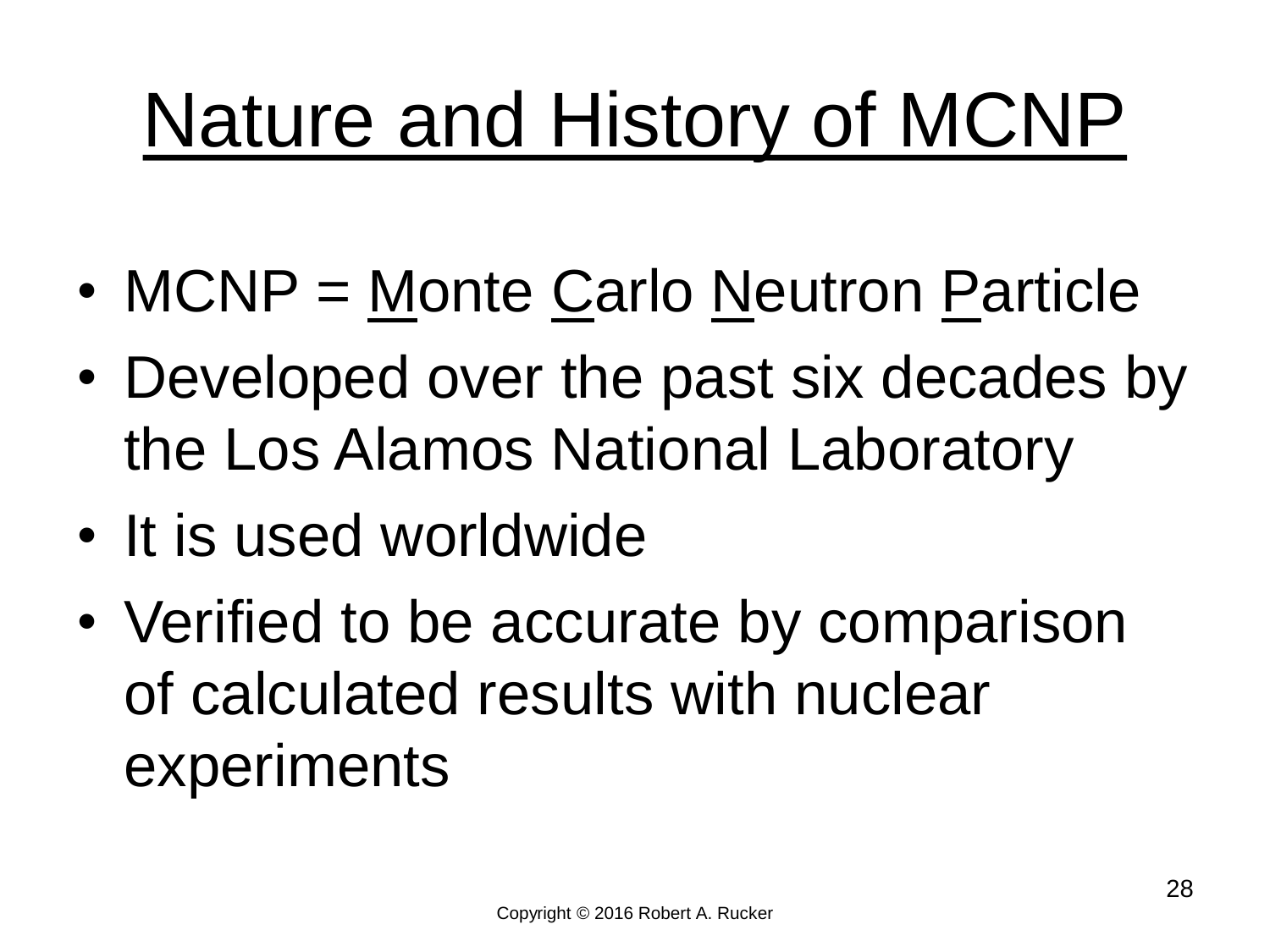#### 3D View Inside the Tomb

![](_page_28_Figure_1.jpeg)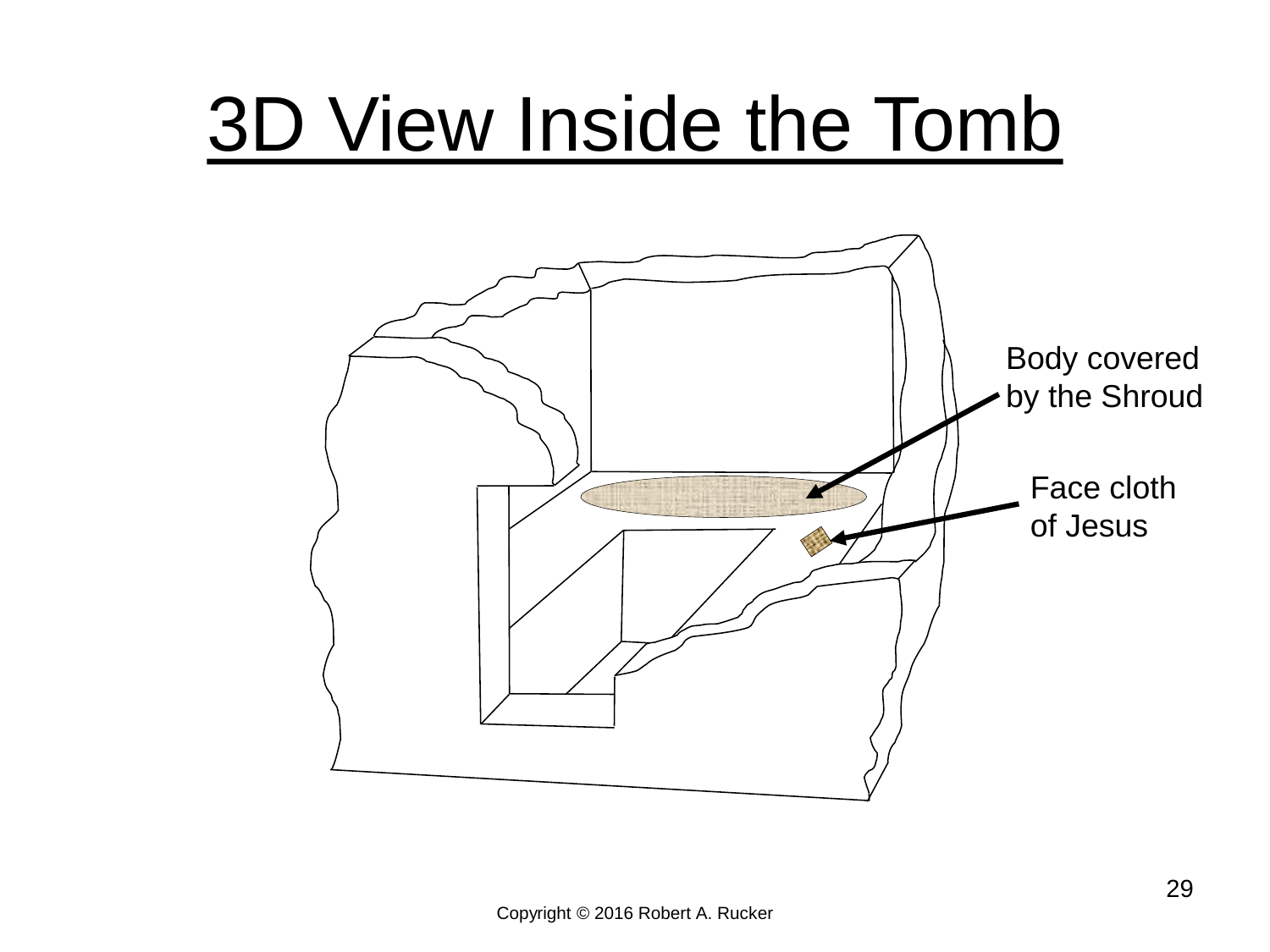### Side View of the Body

![](_page_29_Figure_1.jpeg)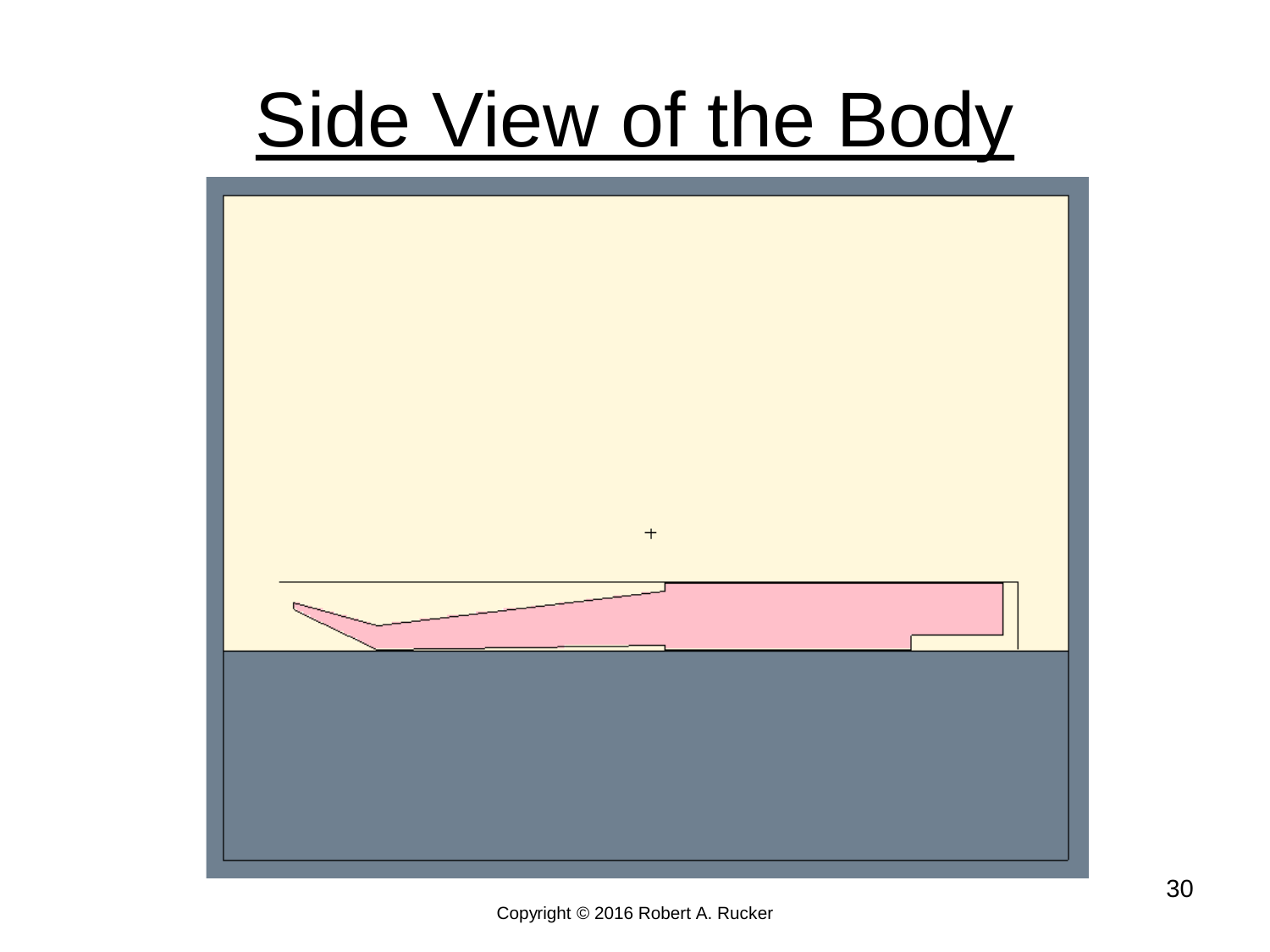### Top View of the Body

![](_page_30_Figure_1.jpeg)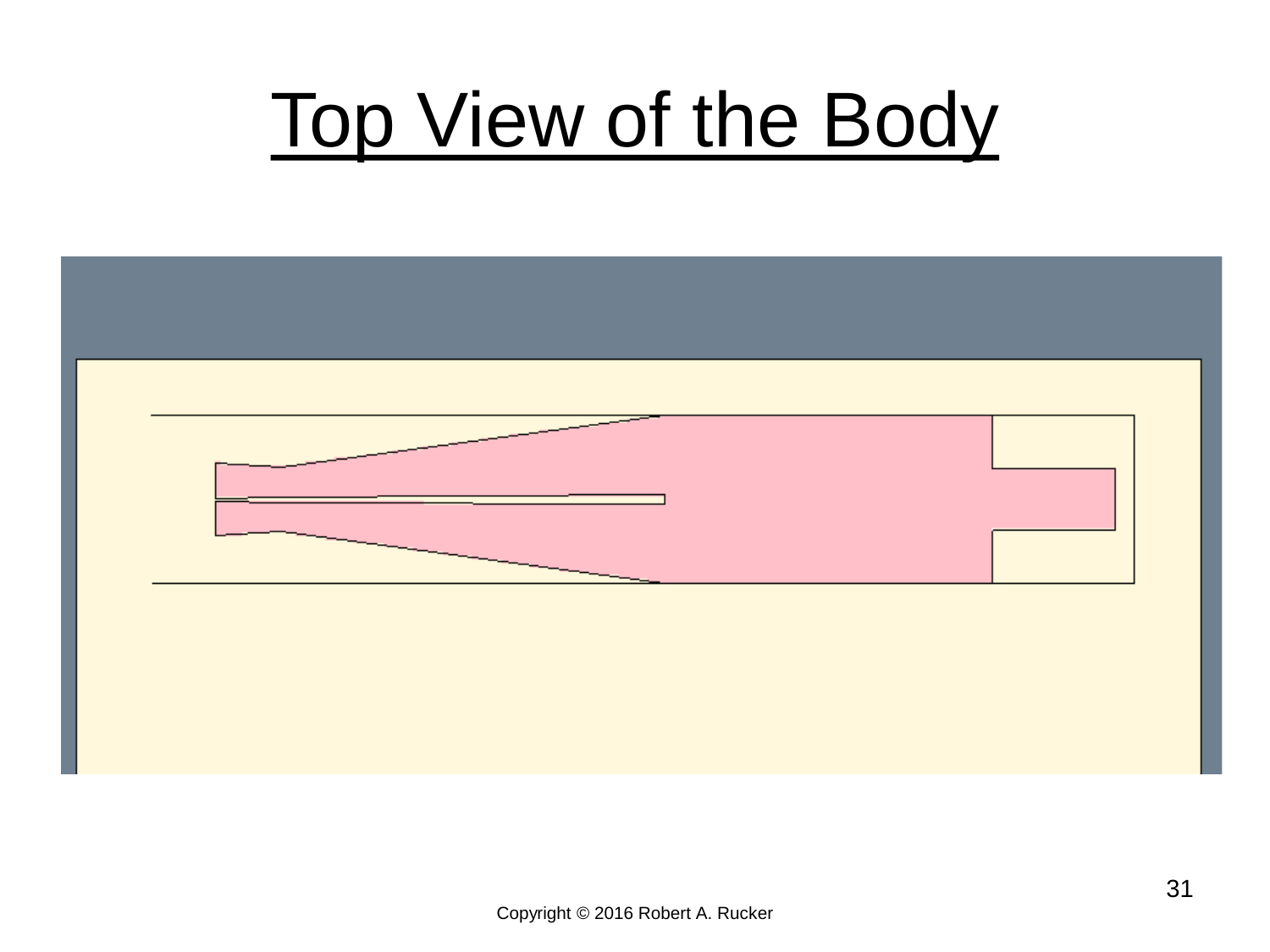### Conditions for the Following Calculations

- 3.04 x 10<sup>18</sup> neutrons were emitted from Jesus' body in the tomb
- During the disappearance of the body in the resurrection
- Neutrons were emitted from random locations in the body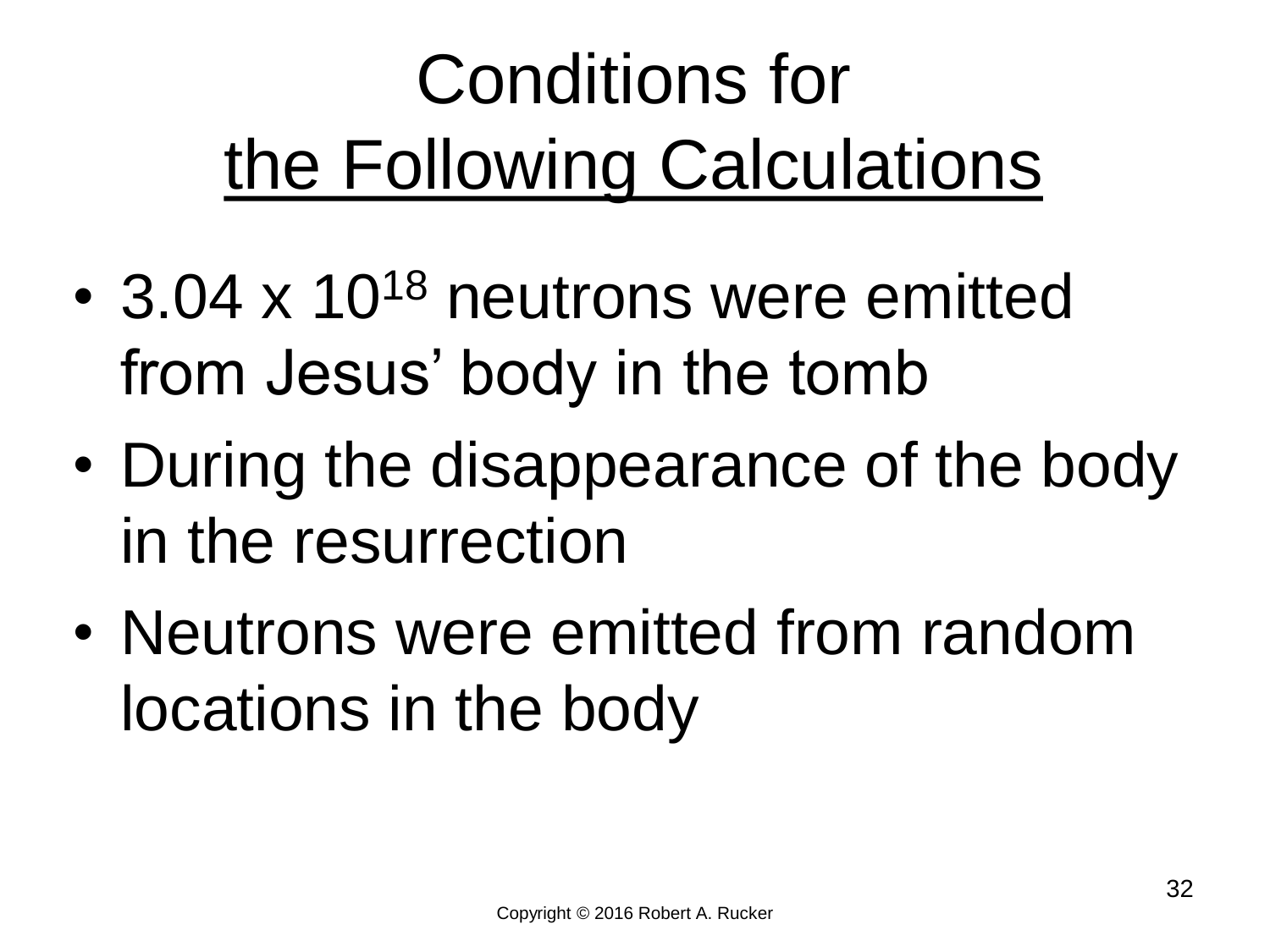### Conditions for the Following Calculations

- Neutrons were emitted with random initial directions
- Initial neutron energy = 0.0253 ev
- 20 cm between the limestone wall and the sample region on the SOT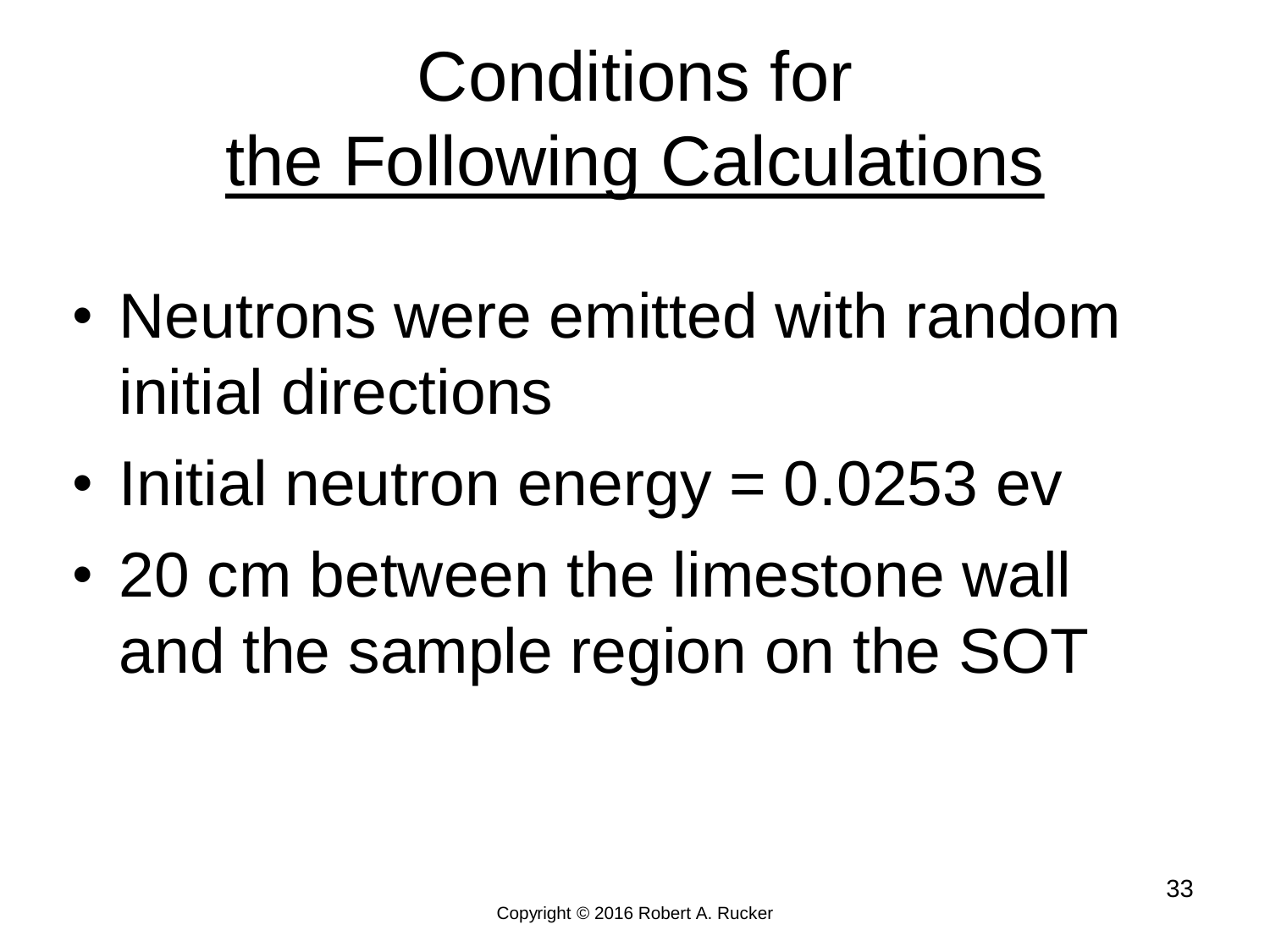#### Neutron Distribution in Shroud Below the Body

![](_page_33_Figure_1.jpeg)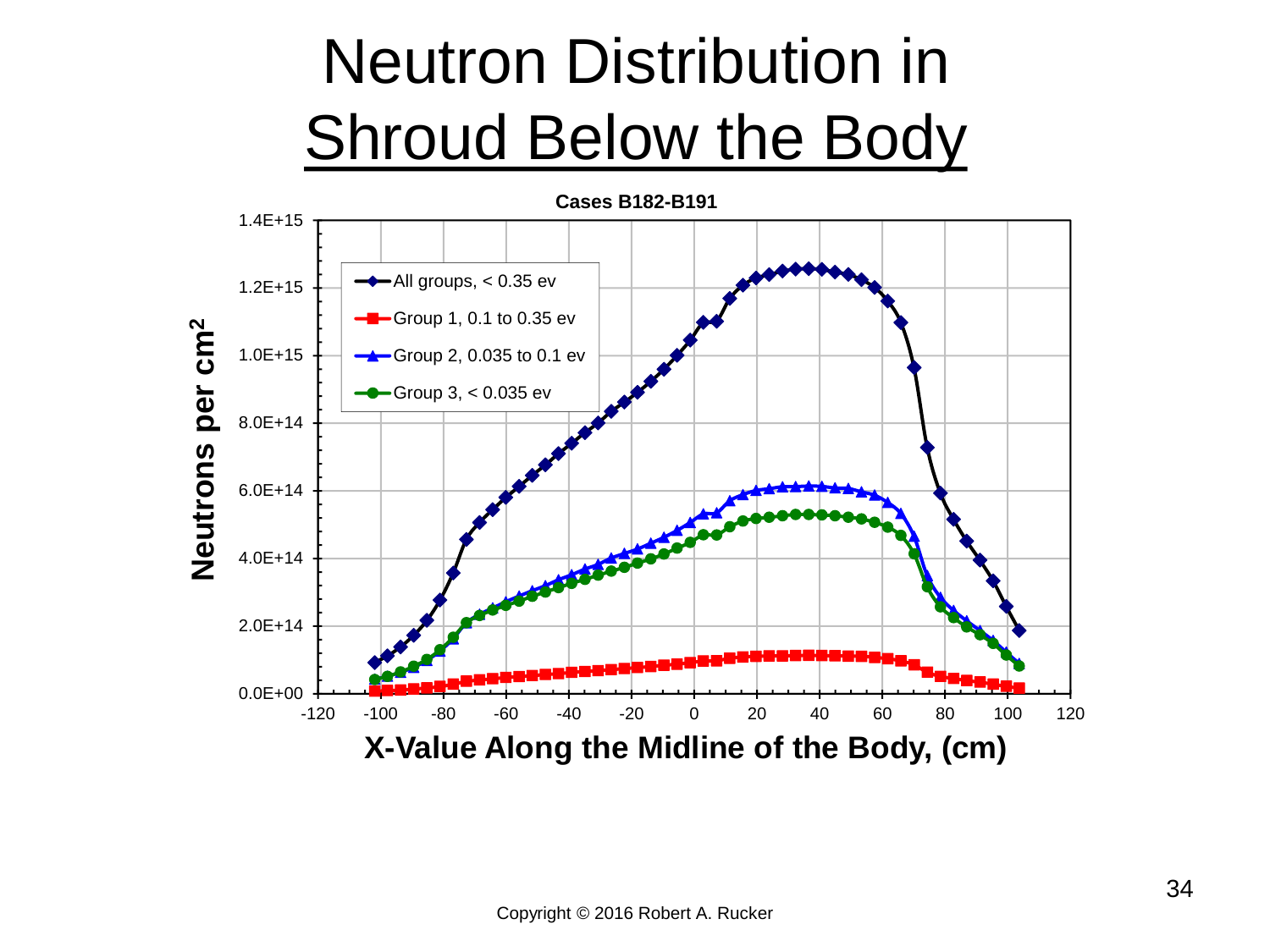#### Neutrons Absorbed in N<sup>14</sup> in the Shroud

![](_page_34_Figure_1.jpeg)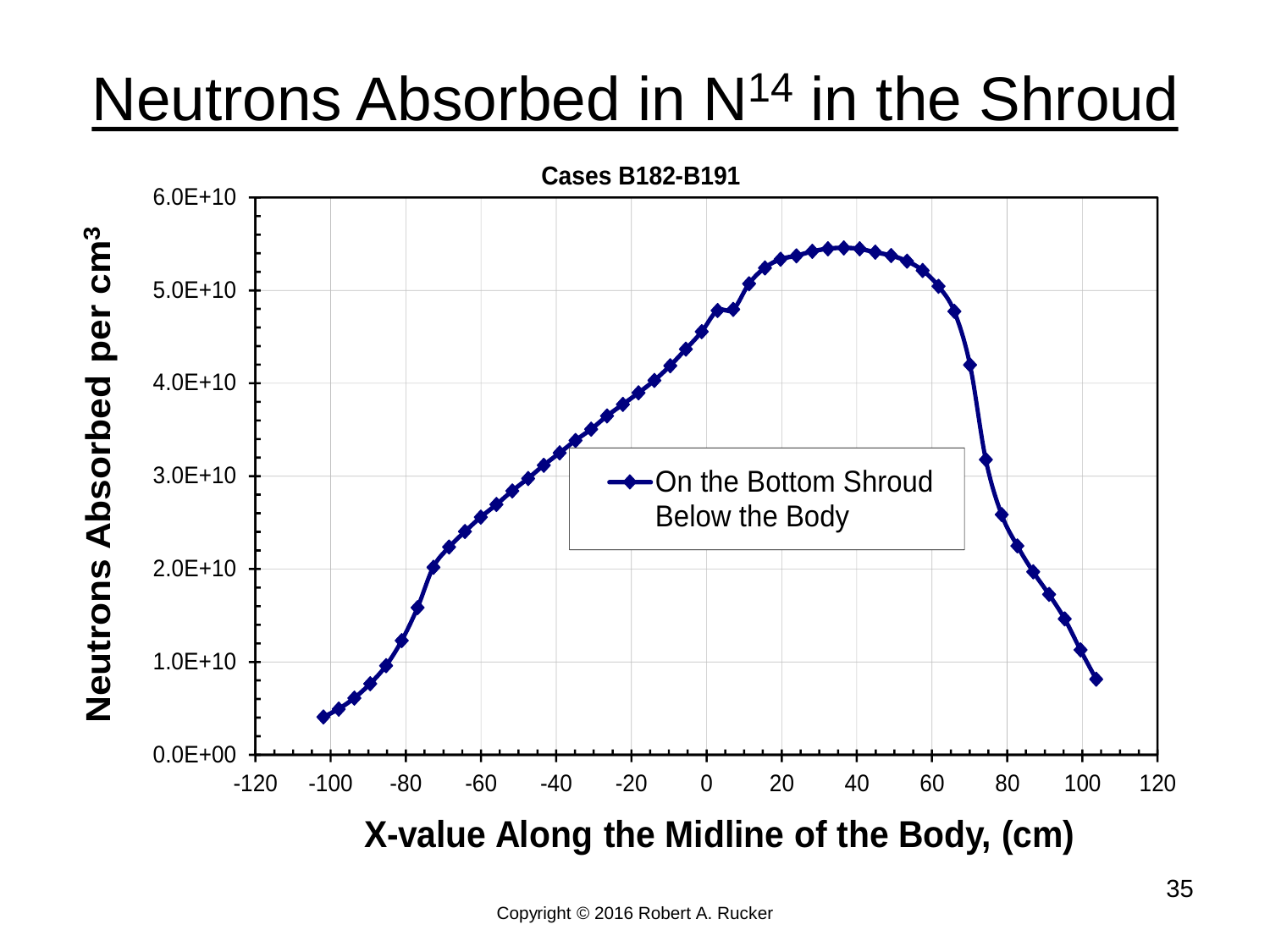#### C<sup>14</sup> Date in Shroud Below the Body

![](_page_35_Figure_1.jpeg)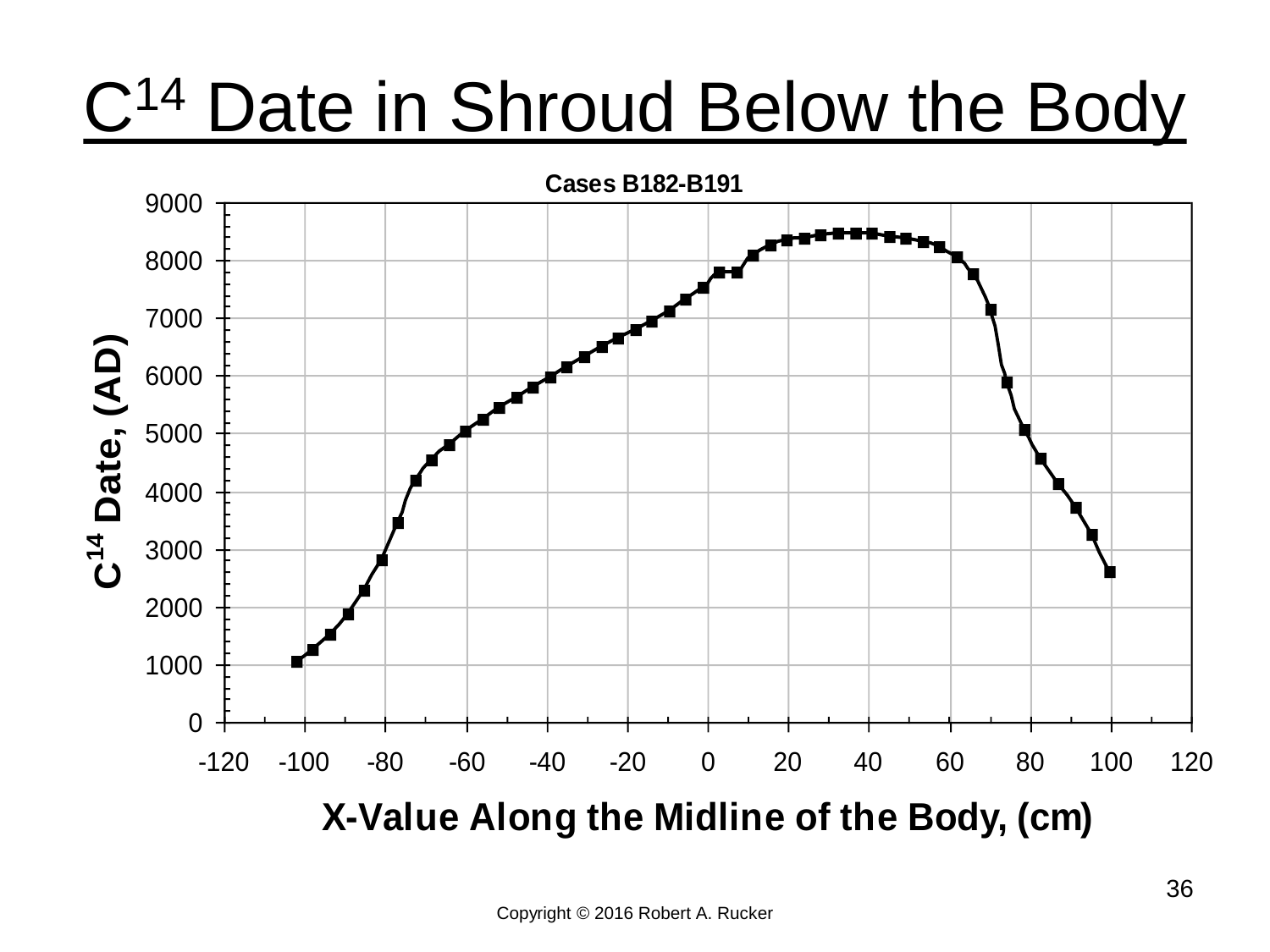#### Calculated C<sup>14</sup> Date Curve for Neutron Emission in the Body

![](_page_36_Figure_1.jpeg)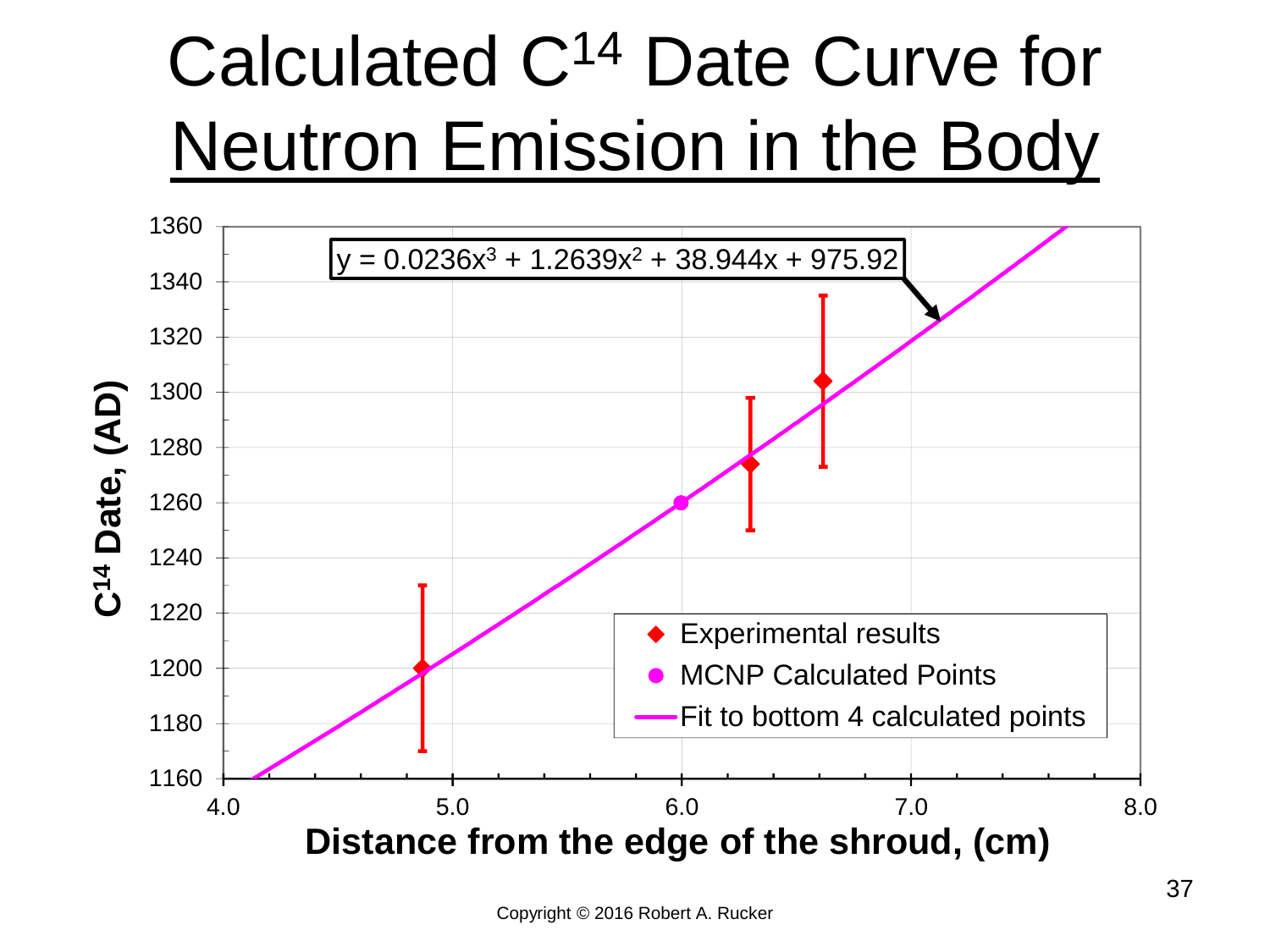#### Large Tally Regions in the Tomb

| Shroud to the left of the body |                                 |                         |  |  |  |  |  |  |  |
|--------------------------------|---------------------------------|-------------------------|--|--|--|--|--|--|--|
|                                | Shroud above the body           |                         |  |  |  |  |  |  |  |
|                                | Shroud to the right of the body |                         |  |  |  |  |  |  |  |
| Shroud below the body          |                                 |                         |  |  |  |  |  |  |  |
| Left side bench                |                                 | <b>Right side bench</b> |  |  |  |  |  |  |  |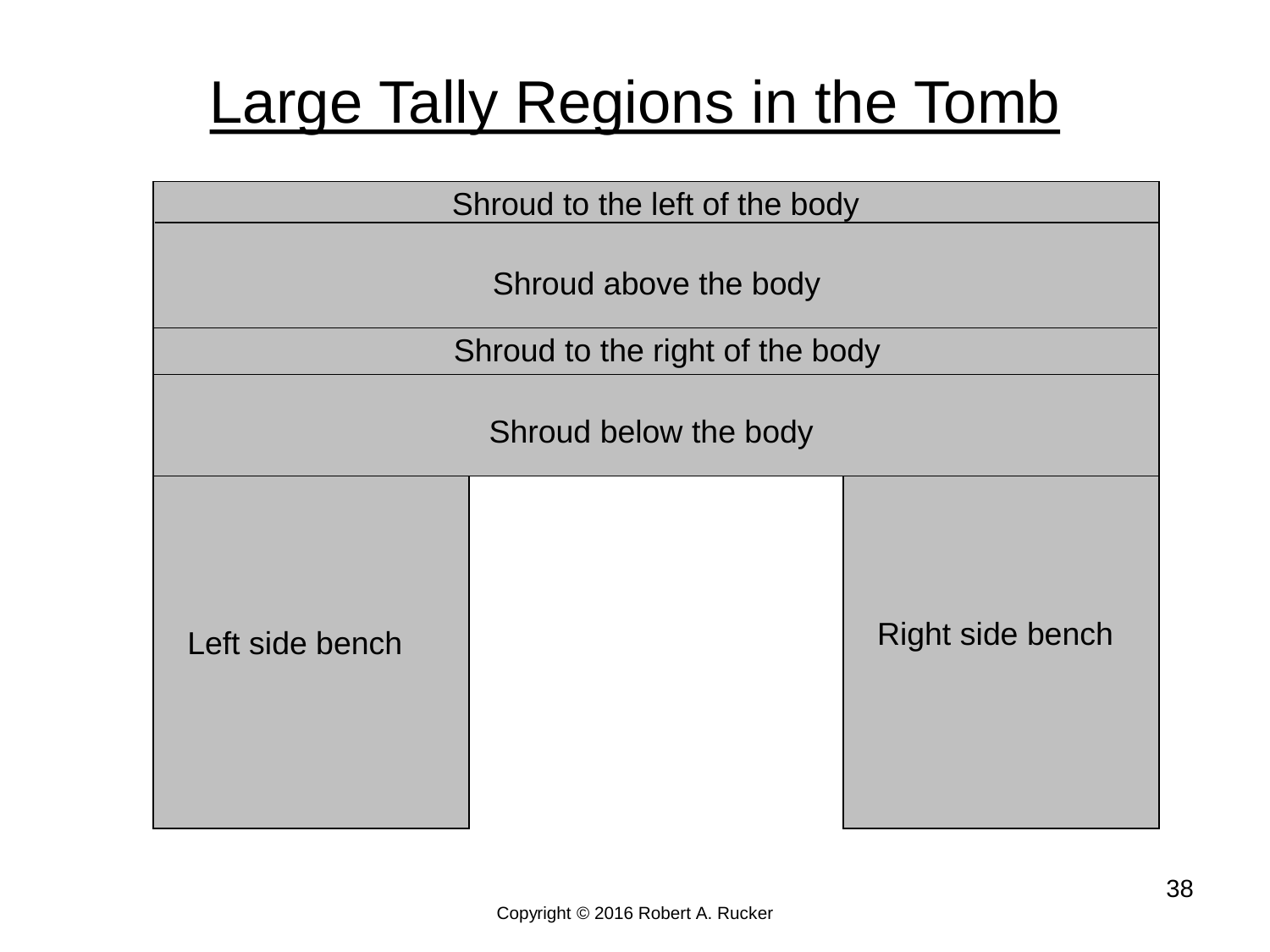# Predicted C<sup>14</sup> Dates (AD)

|      | Uncorrected C-14 Date (AD), Cases B182-B191 |      |      |      |      |      | Uncorrected C-14 Date (AD), Cases B182-B191 |      |      |      |      |      |      |      |      |
|------|---------------------------------------------|------|------|------|------|------|---------------------------------------------|------|------|------|------|------|------|------|------|
| 828  | 1017                                        | 1262 | 1542 | 1871 | 2252 | 2669 | 3085                                        | 3459 | 3676 | 3716 | 3719 | 3619 | 2954 | 2326 | 1683 |
| 824  | 1018                                        | 1202 | 1367 | 1542 | 1740 | 1976 | 2290                                        | 2836 | 3136 | 3171 | 3174 | 3130 | 2611 | 2156 | 1627 |
| 875  | 1086                                        | 1272 | 1436 | 1638 | 1841 | 2075 | 2408                                        | 2762 | 3012 | 3038 | 3033 | 2995 | 2525 | 2068 | 1571 |
| 983  | 1267                                        | 1477 | 1733 | 2044 | 2396 | 2783 | 3248                                        | 3534 | 3818 | 3862 | 3861 | 3785 | 3157 | 2348 | 1756 |
| 1067 | 1388                                        | 1618 | 1918 | 2293 | 2713 | 3133 | 3626                                        | 3750 | 3994 | 4048 | 4033 | 3958 | 3546 | 3057 | 2280 |
| 1005 | 1300                                        | 1541 | 1821 | 2159 | 2546 | 2937 | 3396                                        | 3654 | 3951 | 3984 | 3980 | 3912 | 3269 | 2547 | 1913 |
| 904  | 1154                                        | 1381 | 1612 | 1871 | 2141 | 2441 | 2829                                        | 3130 | 3392 | 3424 | 3409 | 3322 | 2825 | 2423 | 1826 |
| 866  | 1110                                        | 1363 | 1613 | 1884 | 2204 | 2590 | 3089                                        | 3897 | 4316 | 4379 | 4341 | 4166 | 3416 | 2620 | 1952 |
| 877  | 1123                                        | 1447 | 1831 | 2294 | 2813 | 3379 | 3954                                        | 4514 | 4819 | 4884 | 4849 | 4632 | 3746 | 2802 | 2025 |
| 958  | 1265                                        | 1659 | 2144 | 2692 | 3430 | 4326 | 5262                                        | 6141 | 6556 | 6620 | 6583 | 6320 | 4799 | 2994 | 2065 |
| 1197 | 1869                                        | 2985 | 4031 | 4950 | 5714 | 6341 | 6943                                        | 7603 | 8056 | 8147 | 8096 | 7811 | 5970 | 3679 | 2378 |
| 1317 | 2452                                        | 4260 | 5130 | 5745 | 6281 | 6779 | 7334                                        | 7909 | 8343 | 8459 | 8404 | 8115 | 6381 | 4235 | 2677 |
| 1143 | 1770                                        | 2880 | 3909 | 4819 | 5572 | 6200 | 6805                                        | 7477 | 7923 | 8023 | 7977 | 7697 | 5853 | 3468 | 2197 |
| 894  | 1136                                        | 1454 | 1853 | 2320 | 2997 | 3841 | 4760                                        | 5699 | 6081 | 6168 | 6161 | 5936 | 4462 | 2623 | 1789 |
| 581  | 637                                         | 693  | 754  | 838  |      |      |                                             |      |      |      | 1507 | 1364 | 1200 | 1060 | 925  |
| 557  | 601                                         | 638  | 682  | 747  |      |      |                                             |      |      |      | 1095 | 1022 | 947  | 876  | 802  |
| 532  | 569                                         | 599  | 627  | 679  |      |      |                                             |      |      |      | 888  | 843  | 803  | 760  | 700  |
| 506  | 543                                         | 566  | 588  | 630  |      |      |                                             |      |      |      | 764  | 734  | 704  | 678  | 636  |
| 486  | 514                                         | 536  | 554  | 588  |      |      |                                             |      |      |      | 680  | 660  | 640  | 616  | 577  |
| 458  | 490                                         | 504  | 523  | 546  |      |      |                                             |      |      |      | 619  | 599  | 579  | 562  | 534  |
| 442  | 466                                         | 480  | 494  | 516  |      |      |                                             |      |      |      | 568  | 550  | 533  | 520  | 490  |
| 419  | 441                                         | 455  | 468  | 491  |      |      |                                             |      |      |      | 522  | 508  | 496  | 485  | 459  |
| 405  | 423                                         | 434  | 444  | 465  |      |      |                                             |      |      |      | 491  | 478  | 464  | 455  | 429  |
| 384  | 408                                         | 416  | 425  | 447  |      |      |                                             |      |      |      | 460  | 448  | 439  | 429  | 411  |
| 371  | 393                                         | 401  | 412  | 426  |      |      |                                             |      |      |      | 440  | 432  | 420  | 409  | 391  |
| 356  | 374                                         | 385  | 393  | 411  |      |      |                                             |      |      |      | 424  | 411  | 401  | 392  | 374  |
| 343  | 363                                         | 372  | 383  | 402  |      |      |                                             |      |      |      | 410  | 398  | 387  | 376  | 356  |
| 322  | 344                                         | 359  | 370  | 391  |      |      |                                             |      |      |      | 401  | 387  | 374  | 357  | 333  |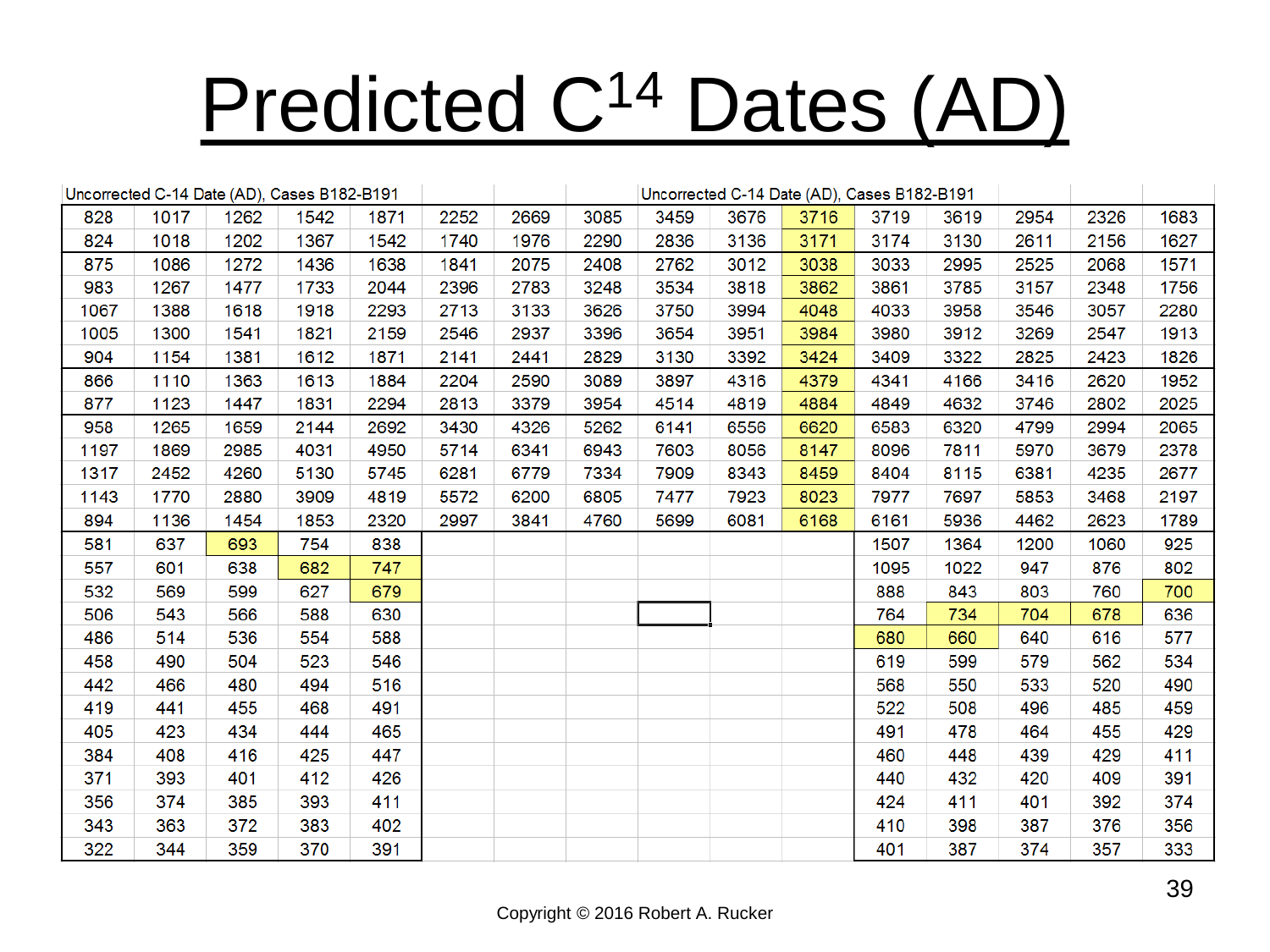# **One Sigma Uncertainty (Years)**

|      |      | One Sigma Uncertainty (Years) for the Above Dates due to Counting Statistics in MCNP, Cases B155-B164 |       |       |       |       |       |       |       |       |       |       |       |       |      |
|------|------|-------------------------------------------------------------------------------------------------------|-------|-------|-------|-------|-------|-------|-------|-------|-------|-------|-------|-------|------|
| 4.79 | 5.33 | 5.46                                                                                                  | 5.83  | 6.28  | 6.63  | 7.19  | 7.74  | 8.51  | 8.76  | 8.77  | 8.85  | 8.62  | 8.14  | 6.90  | 6.37 |
| 4.67 | 5.01 | 5.39                                                                                                  | 5.67  | 6.17  | 6.35  | 6.71  | 7.19  | 8.00  | 8.30  | 8.34  | 8.37  | 8.38  | 7.75  | 6.58  | 6.31 |
| 5.70 | 6.06 | 6.39                                                                                                  | 6.70  | 7.11  | 7.45  | 7.79  | 8.11  | 8.85  | 9.34  | 9.54  | 9.42  | 9.34  | 8.78  | 8.03  | 7.25 |
| 5.81 | 6.36 | 6.65                                                                                                  | 7.03  | 7.37  | 7.75  | 8.17  | 8.66  | 9.24  | 9.68  | 9.74  | 9.79  | 9.78  | 9.29  | 8.60  | 7.72 |
| 5.82 | 6.57 | 7.00                                                                                                  | 7.13  | 7.49  | 7.86  | 8.26  | 8.66  | 9.49  | 9.90  | 9.98  | 9.80  | 9.69  | 9.60  | 9.36  | 8.61 |
| 5.83 | 6.27 | 6.70                                                                                                  | 7.06  | 7.45  | 7.85  | 8.28  | 8.70  | 9.46  | 9.87  | 9.98  | 9.87  | 9.98  | 9.51  | 8.83  | 8.08 |
| 6.00 | 6.17 | 6.68                                                                                                  | 7.10  | 7.37  | 7.76  | 8.24  | 8.57  | 9.36  | 9.71  | 9.78  | 9.78  | 9.73  | 9.20  | 8.43  | 7.78 |
| 4.97 | 5.28 | 5.71                                                                                                  | 6.10  | 6.52  | 6.88  | 7.42  | 7.85  | 8.56  | 8.92  | 8.93  | 8.93  | 8.84  | 8.27  | 7.04  | 6.54 |
| 4.97 | 5.32 | 5.67                                                                                                  | 6.38  | 6.82  | 7.16  | 7.59  | 8.17  | 8.93  | 9.10  | 9.09  | 9.06  | 9.05  | 8.66  | 7.32  | 6.70 |
| 6.72 | 7.60 | 8.57                                                                                                  | 9.48  | 10.00 | 10.65 | 11.21 | 11.49 | 12.42 | 13.07 | 12.81 | 12.90 | 13.01 | 12.42 | 9.96  | 9.04 |
| 7.11 | 8.88 | 11.32                                                                                                 | 12.06 | 12.23 | 12.01 | 11.94 | 11.69 | 12.27 | 12.65 | 12.73 | 12.64 | 12.73 | 12.66 | 10.28 | 9.45 |
| 7.53 | 9.87 | 12.71                                                                                                 | 12.70 | 12.21 | 11.90 | 11.50 | 11.31 | 12.16 | 12.56 | 12.53 | 12.55 | 12.70 | 12.54 | 10.54 | 9.62 |
| 7.15 | 8.63 | 11.23                                                                                                 | 12.05 | 12.17 | 12.00 | 11.85 | 11.62 | 12.39 | 12.69 | 12.61 | 12.68 | 12.86 | 12.70 | 10.19 | 9.18 |
| 6.53 | 7.32 | 8.18                                                                                                  | 8.86  | 9.65  | 10.42 | 11.11 | 11.51 | 12.51 | 12.97 | 12.95 | 12.92 | 13.03 | 12.53 | 9.56  | 8.64 |
| 4.94 | 5.13 | 5.65                                                                                                  | 5.69  | 6.05  |       |       |       |       |       |       | 7.66  | 7.19  | 6.57  | 6.30  | 6.03 |
| 5.23 | 5.50 | 5.48                                                                                                  | 5.61  | 6.11  |       |       |       |       |       |       | 6.71  | 6.35  | 6.21  | 5.92  | 5.70 |
| 5.69 | 5.10 | 5.25                                                                                                  | 5.33  | 5.71  |       |       |       |       |       |       | 6.34  | 6.24  | 5.62  | 5.55  | 5.46 |
| 5.13 | 5.50 | 5.22                                                                                                  | 5.25  | 5.56  |       |       |       |       |       |       | 5.72  | 5.58  | 5.79  | 5.25  | 5.60 |
| 4.98 | 4.84 | 5.79                                                                                                  | 4.83  | 5.25  |       |       |       |       |       |       | 5.92  | 5.40  | 5.60  | 5.37  | 5.24 |
| 4.22 | 4.79 | 4.99                                                                                                  | 5.61  | 4.87  |       |       |       |       |       |       | 5.61  | 5.08  | 4.97  | 4.87  | 5.10 |
| 4.45 | 4.87 | 5.24                                                                                                  | 4.63  | 5.68  |       |       |       |       |       |       | 5.91  | 5.26  | 5.13  | 4.58  | 5.71 |
| 4.91 | 4.84 | 4.91                                                                                                  | 4.59  | 4.58  |       |       |       |       |       |       | 5.02  | 5.24  | 4.76  | 4.34  | 5.90 |
| 4.04 | 4.30 | 4.76                                                                                                  | 4.65  | 4.54  |       |       |       |       |       |       | 4.56  | 4.65  | 4.24  | 4.40  | 6.32 |
| 3.98 | 4.11 | 4.35                                                                                                  | 4.36  | 4.40  |       |       |       |       |       |       | 5.43  | 4.43  | 4.37  | 4.21  | 4.35 |
| 3.96 | 4.34 | 4.40                                                                                                  | 4.20  | 4.95  |       |       |       |       |       |       | 4.37  | 4.89  | 4.24  | 4.17  | 4.38 |
| 3.83 | 4.19 | 4.23                                                                                                  | 4.08  | 4.97  |       |       |       |       |       |       | 4.23  | 4.34  | 4.24  | 4.08  | 4.17 |
| 4.09 | 4.10 | 3.70                                                                                                  | 4.02  | 4.51  |       |       |       |       |       |       | 4.57  | 4.11  | 4.65  | 3.91  | 4.13 |
| 4.22 | 3.94 | 3.63                                                                                                  | 3.99  | 4.12  |       |       |       |       |       |       | 4.43  | 4.31  | 4.12  | 3.78  | 3.78 |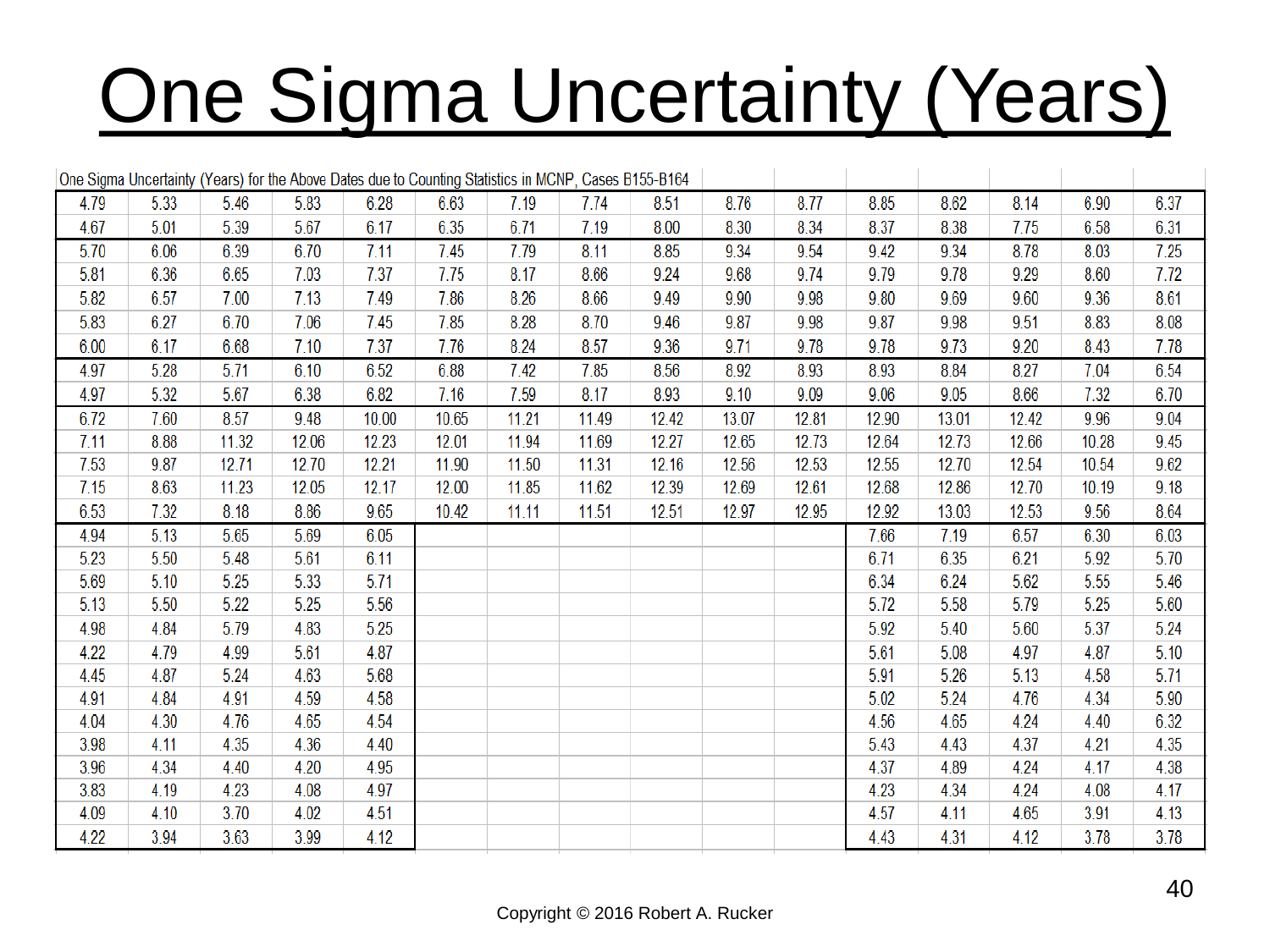#### Predicted C<sup>14</sup> Dates - Left Side of Shroud

| Uncorrected C-14 Date (AD), Cases B182-B191 |      |      |      |      |      |      |      |  |
|---------------------------------------------|------|------|------|------|------|------|------|--|
| 828                                         | 1017 | 1262 | 1542 | 1871 | 2252 | 2669 | 3085 |  |
| 824                                         | 1018 | 1202 | 1367 | 1542 | 1740 | 1976 | 2290 |  |
| 875                                         | 1086 | 1272 | 1436 | 1638 | 1841 | 2075 | 2408 |  |
| 983                                         | 1267 | 1477 | 1733 | 2044 | 2396 | 2783 | 3248 |  |
| 1067                                        | 1388 | 1618 | 1918 | 2293 | 2713 | 3133 | 3626 |  |
| 1005                                        | 1300 | 1541 | 1821 | 2159 | 2546 | 2937 | 3396 |  |
| 904                                         | 1154 | 1381 | 1612 | 1871 | 2141 | 2441 | 2829 |  |
| 866                                         | 1110 | 1363 | 1613 | 1884 | 2204 | 2590 | 3089 |  |
| 877                                         | 1123 | 1447 | 1831 | 2294 | 2813 | 3379 | 3954 |  |
| 958                                         | 1265 | 1659 | 2144 | 2692 | 3430 | 4326 | 5262 |  |
| 1197                                        | 1869 | 2985 | 4031 | 4950 | 5714 | 6341 | 6943 |  |
| 1317                                        | 2452 | 4260 | 5130 | 5745 | 6281 | 6779 | 7334 |  |
| 1143                                        | 1770 | 2880 | 3909 | 4819 | 5572 | 6200 | 6805 |  |
| 894                                         | 1136 | 1454 | 1853 | 2320 | 2997 | 3841 | 4760 |  |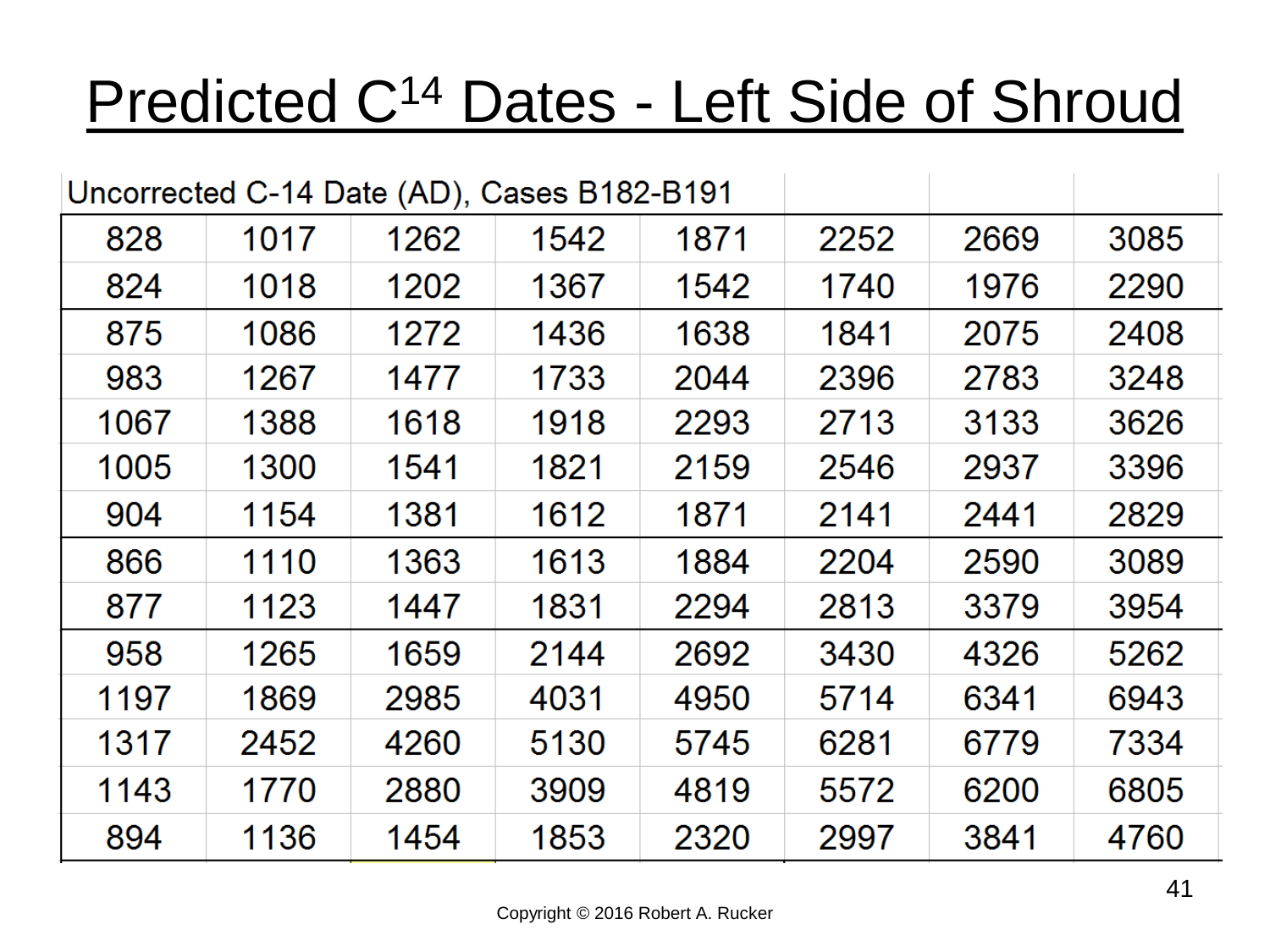#### Predicted C<sup>14</sup> Dates - Right Side of Shroud

|      | Uncorrected C-14 Date (AD), Cases B182-B191 |      |      |      |      |      |      |
|------|---------------------------------------------|------|------|------|------|------|------|
| 3459 | 3676                                        | 3716 | 3719 | 3619 | 2954 | 2326 | 1683 |
| 2836 | 3136                                        | 3171 | 3174 | 3130 | 2611 | 2156 | 1627 |
| 2762 | 3012                                        | 3038 | 3033 | 2995 | 2525 | 2068 | 1571 |
| 3534 | 3818                                        | 3862 | 3861 | 3785 | 3157 | 2348 | 1756 |
| 3750 | 3994                                        | 4048 | 4033 | 3958 | 3546 | 3057 | 2280 |
| 3654 | 3951                                        | 3984 | 3980 | 3912 | 3269 | 2547 | 1913 |
| 3130 | 3392                                        | 3424 | 3409 | 3322 | 2825 | 2423 | 1826 |
| 3897 | 4316                                        | 4379 | 4341 | 4166 | 3416 | 2620 | 1952 |
| 4514 | 4819                                        | 4884 | 4849 | 4632 | 3746 | 2802 | 2025 |
| 6141 | 6556                                        | 6620 | 6583 | 6320 | 4799 | 2994 | 2065 |
| 7603 | 8056                                        | 8147 | 8096 | 7811 | 5970 | 3679 | 2378 |
| 7909 | 8343                                        | 8459 | 8404 | 8115 | 6381 | 4235 | 2677 |
| 7477 | 7923                                        | 8023 | 7977 | 7697 | 5853 | 3468 | 2197 |
| 5699 | 6081                                        | 6168 | 6161 | 5936 | 4462 | 2623 | 1789 |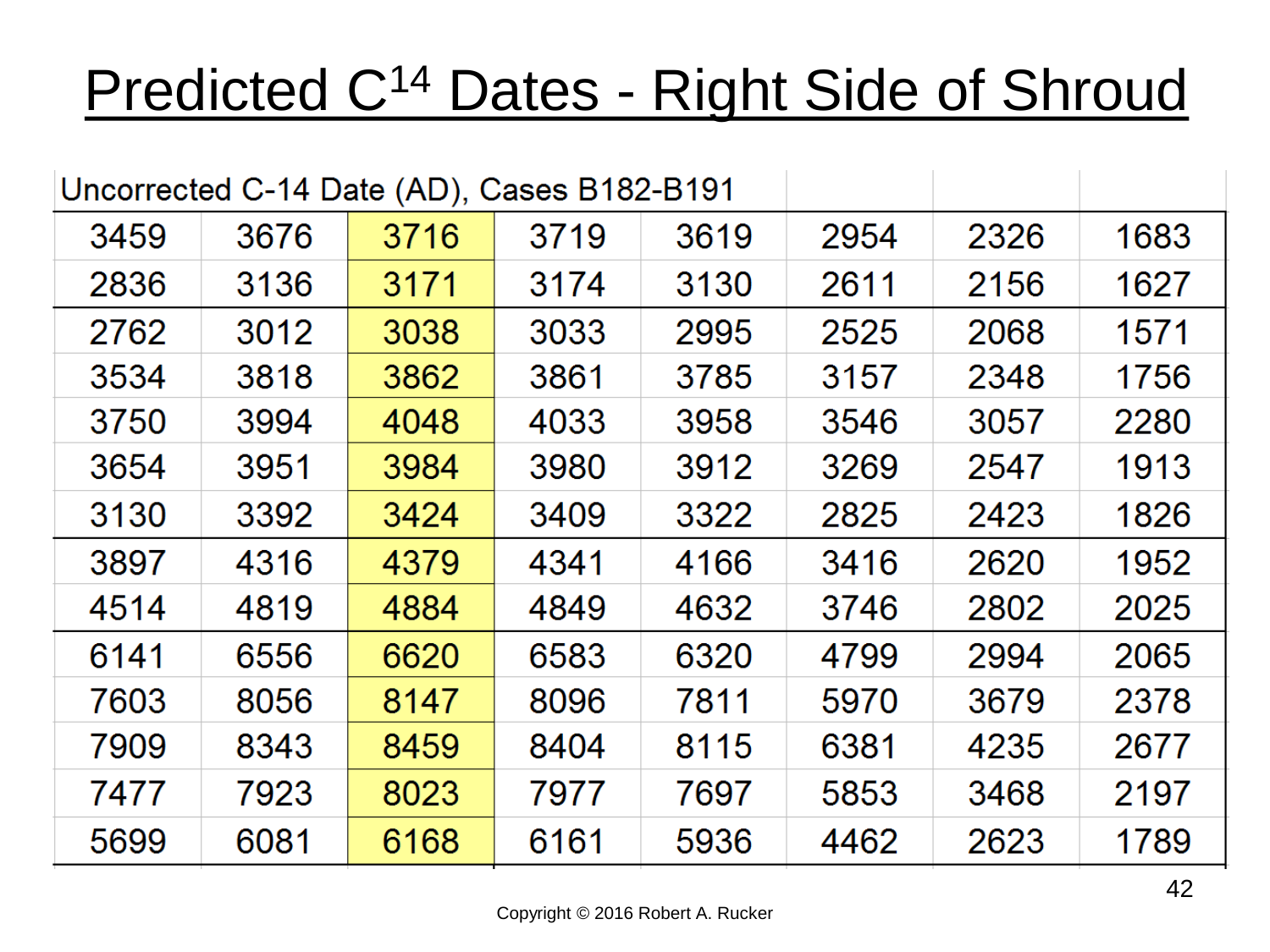#### Predicted C<sup>14</sup> Dates (AD) **Around the Body**

![](_page_42_Figure_1.jpeg)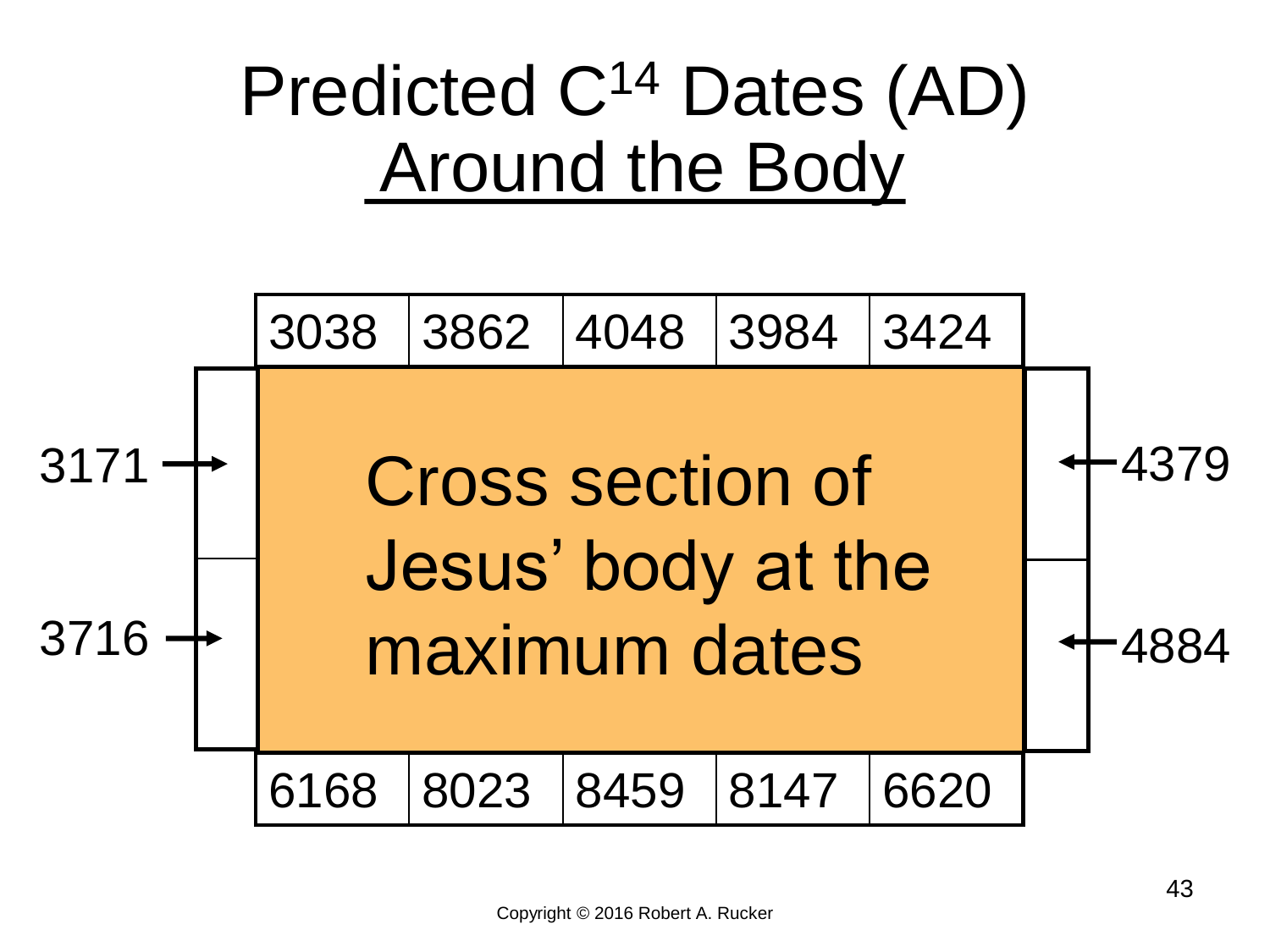## C<sup>14</sup> Dates Above Left Bench

#### Cases B182-B191

| 581 | 637 | 693 | 754 | 838 |
|-----|-----|-----|-----|-----|
| 557 | 601 | 638 | 682 | 747 |
| 532 | 569 | 599 | 627 | 679 |
| 506 | 543 | 566 | 588 | 630 |
| 486 | 514 | 536 | 554 | 588 |
| 458 | 490 | 504 | 523 | 546 |
| 442 | 466 | 480 | 494 | 516 |
| 419 | 441 | 455 | 468 | 491 |
| 405 | 423 | 434 | 444 | 465 |
| 384 | 408 | 416 | 425 | 447 |
| 371 | 393 | 401 | 412 | 426 |
| 356 | 374 | 385 | 393 | 411 |
| 343 | 363 | 372 | 383 | 402 |
| 322 | 344 | 359 | 370 | 391 |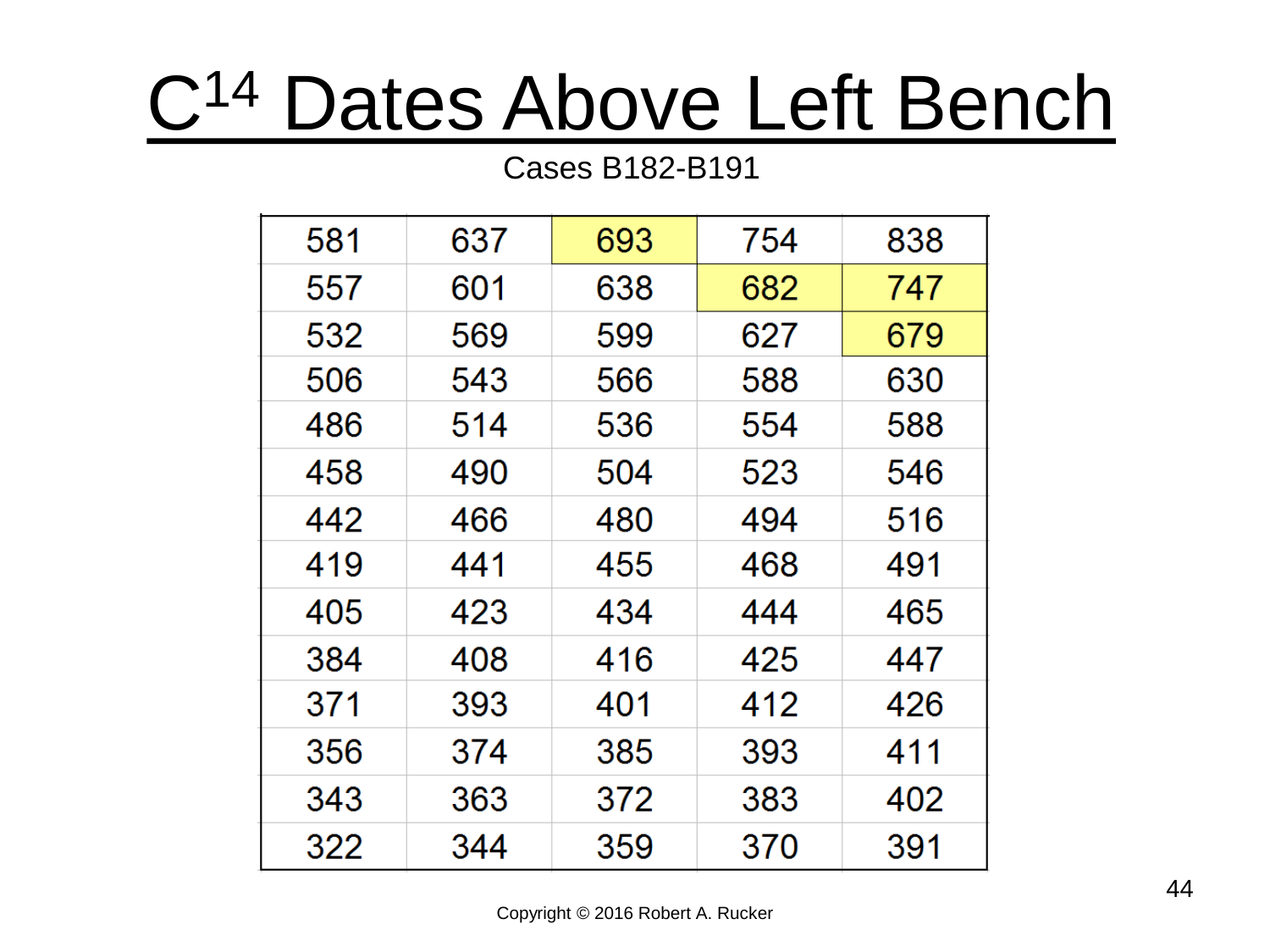### C<sup>14</sup> Dates Above Right Bench

Cases B182-B191

| CI UZ-DI GJGSDU |      |      |      |     |  |  |  |  |  |
|-----------------|------|------|------|-----|--|--|--|--|--|
| 1507            | 1364 | 1200 | 1060 | 925 |  |  |  |  |  |
| 1095            | 1022 | 947  | 876  | 802 |  |  |  |  |  |
| 888             | 843  | 803  | 760  | 700 |  |  |  |  |  |
| 764             | 734  | 704  | 678  | 636 |  |  |  |  |  |
| 680             | 660  | 640  | 616  | 577 |  |  |  |  |  |
| 619             | 599  | 579  | 562  | 534 |  |  |  |  |  |
| 568             | 550  | 533  | 520  | 490 |  |  |  |  |  |
| 522             | 508  | 496  | 485  | 459 |  |  |  |  |  |
| 491             | 478  | 464  | 455  | 429 |  |  |  |  |  |
| 460             | 448  | 439  | 429  | 411 |  |  |  |  |  |
| 440             | 432  | 420  | 409  | 391 |  |  |  |  |  |
| 424             | 411  | 401  | 392  | 374 |  |  |  |  |  |
| 410             | 398  | 387  | 376  | 356 |  |  |  |  |  |
| 401             | 387  | 374  | 357  | 333 |  |  |  |  |  |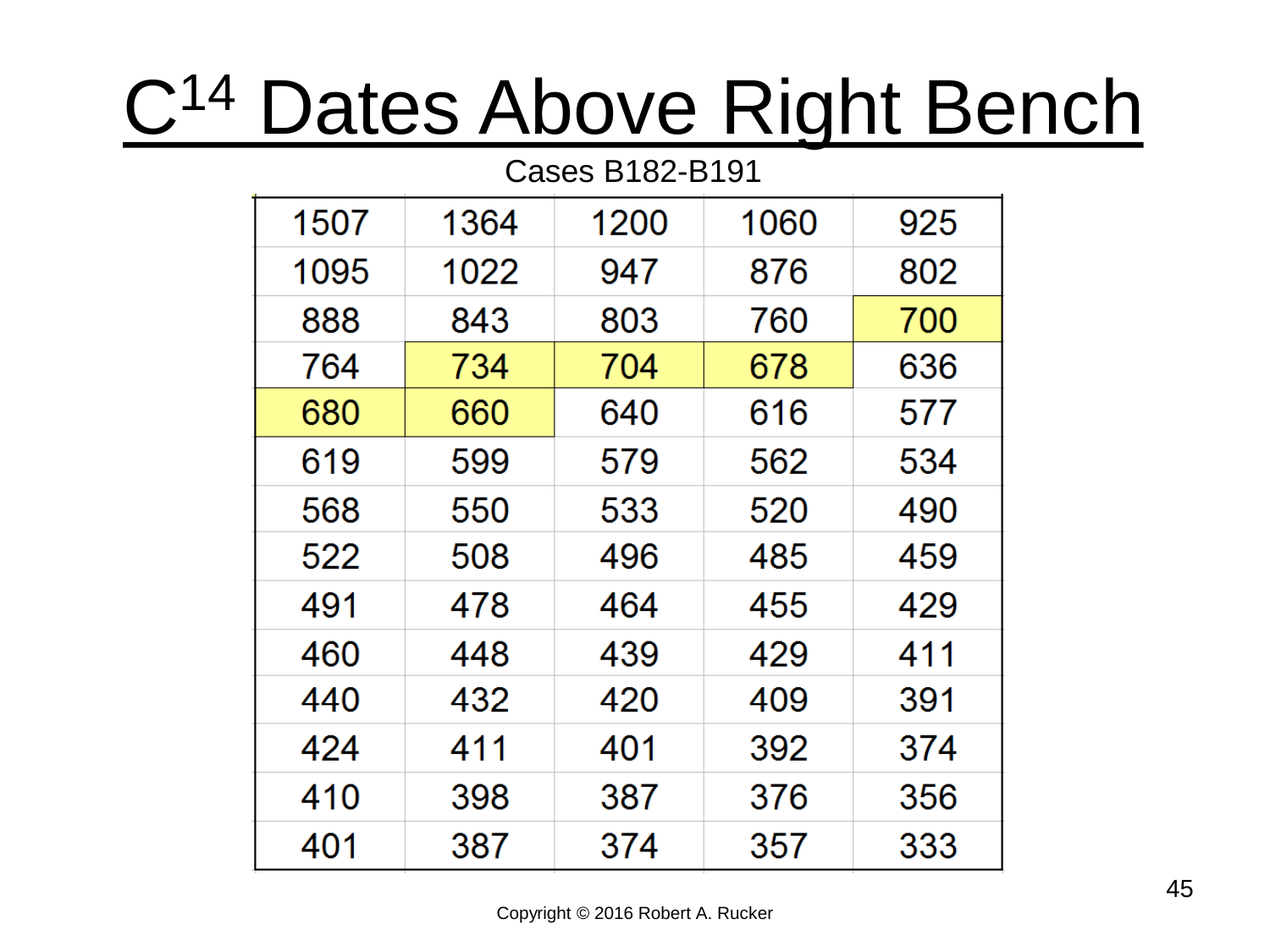#### Neutron Distribution Along the Midline of the Right Shelf

![](_page_45_Figure_1.jpeg)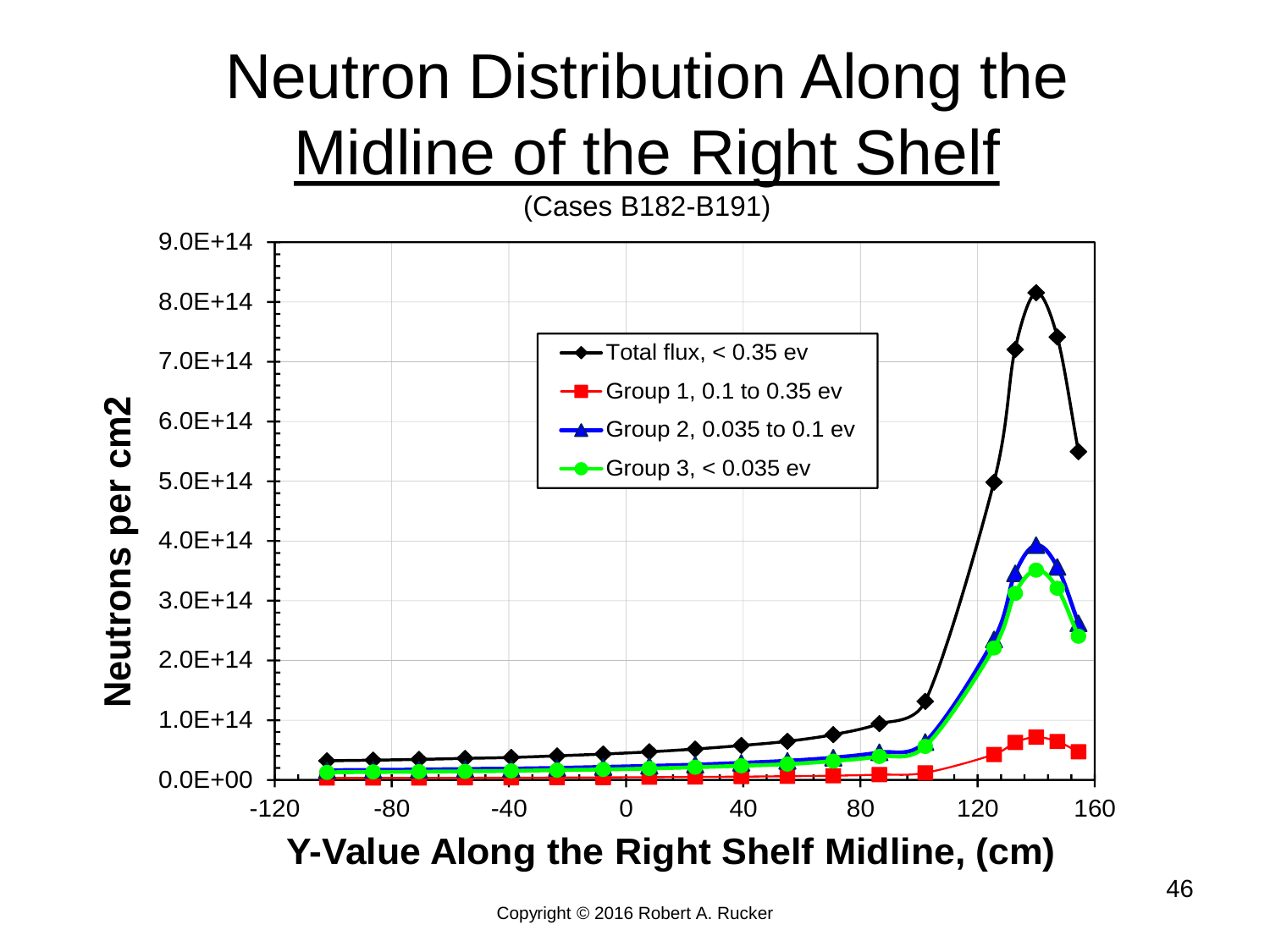#### Calculated C<sup>14</sup> Date Curve for Neutron Emission in the Limestone

![](_page_46_Figure_1.jpeg)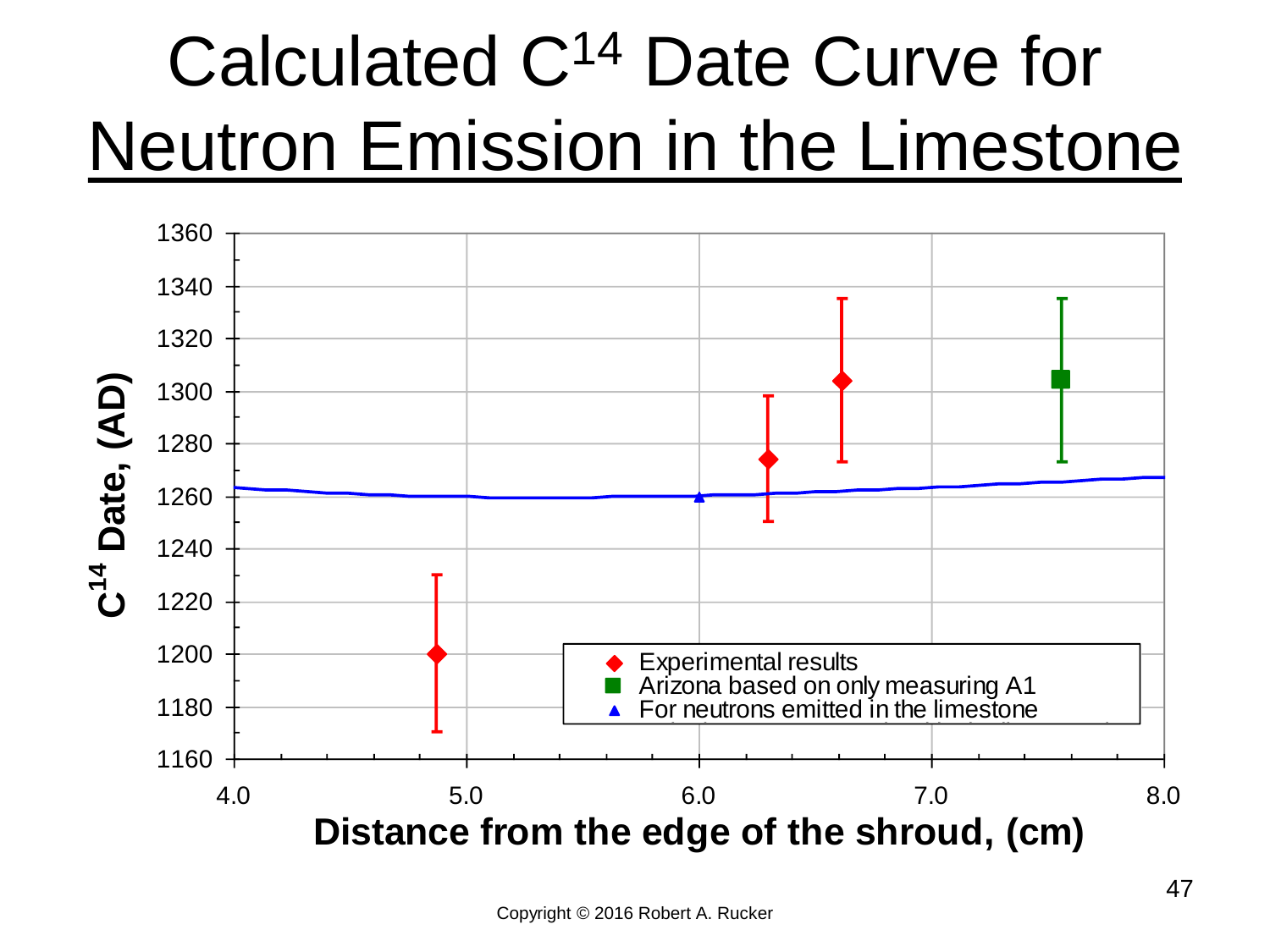#### Right Side Bench for Neutrons Emitted in Limestone

| 1255 | 1287 | 1232 | 1239 | 1272 |
|------|------|------|------|------|
| 1256 | 1270 | 1229 | 1210 | 1224 |
| 1223 | 1222 | 1249 | 1247 | 1237 |
| 1219 | 1251 | 1249 | 1254 | 1257 |
| 1236 | 1256 | 1228 | 1270 | 1246 |
| 1291 | 1259 | 1226 | 1254 | 1243 |
| 1271 | 1227 | 1241 | 1225 | 1221 |
| 1236 | 1212 | 1220 | 1246 | 1233 |
| 1243 | 1227 | 1244 | 1245 | 1265 |
| 1233 | 1174 | 1240 | 1215 | 1264 |
| 1180 | 1216 | 1217 | 1260 | 1260 |
| 1221 | 1228 | 1261 | 1238 | 1267 |
| 1250 | 1242 | 1226 | 1243 | 1279 |
| 1245 | 1251 | 1264 | 1263 | 1251 |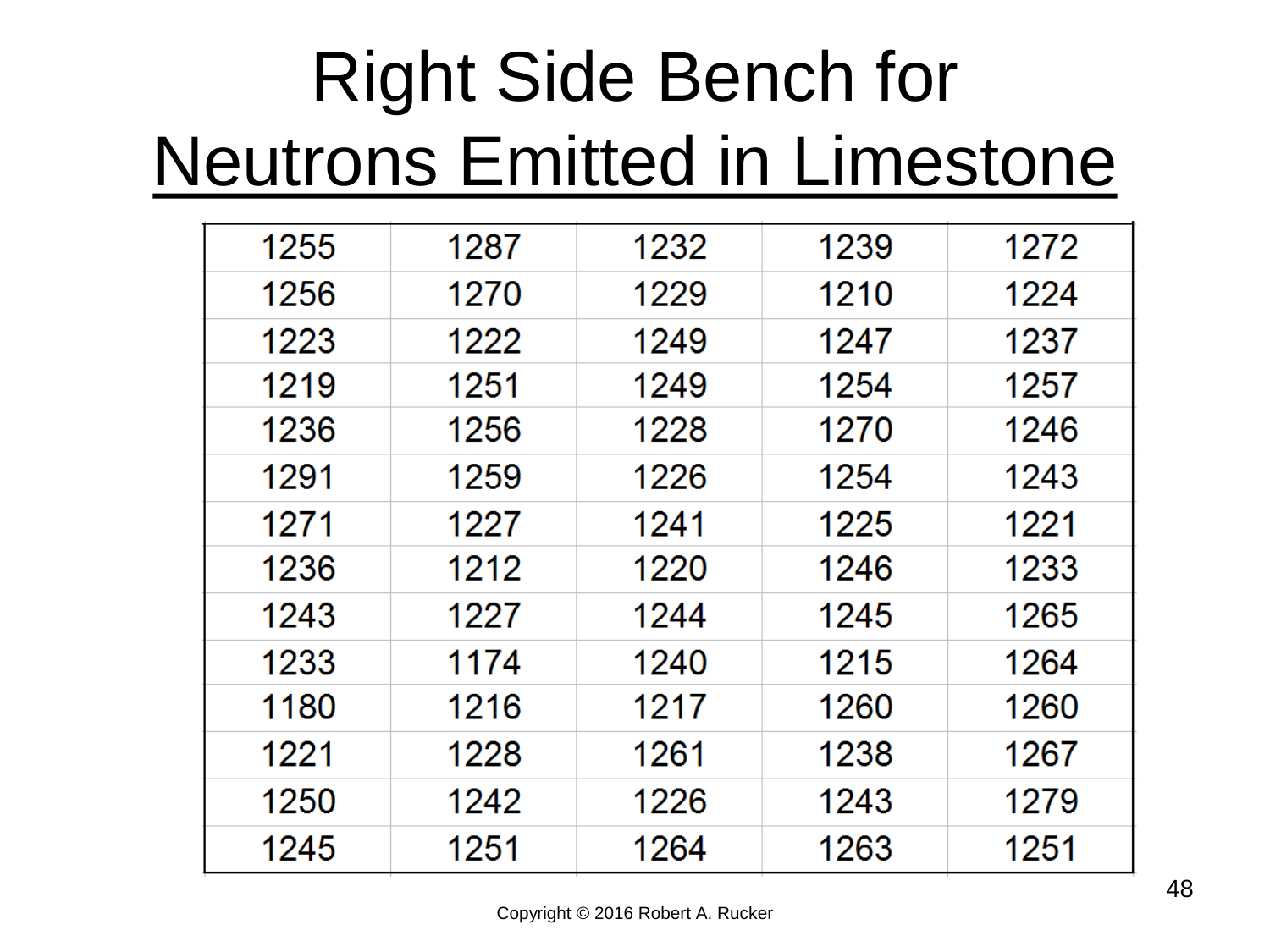#### For Neutrons Emitted in Limestone

- Depending on energy of the neutrons, 8.0 to  $9.0 \times 10^{11}$  neutrons/cm<sup>3</sup> must be emitted in the limestone to produce a 1260 AD date in the sample region
- The calculated C<sup>14</sup> date curve does not match the sample dates
- Side benches do not contain a 700 AD date for the Sudarium.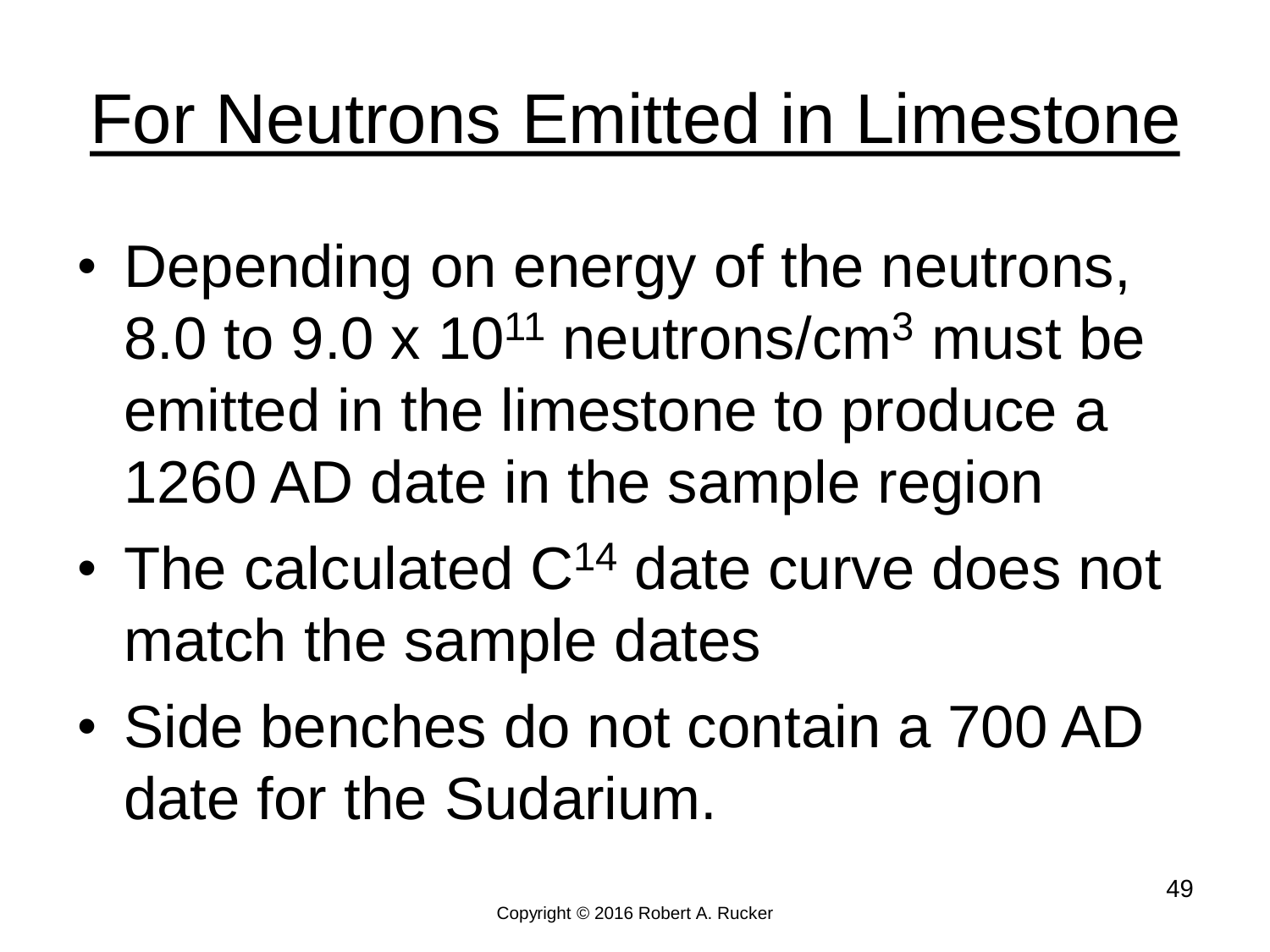# Where Were Neutrons Emitted?

### • In the body

• Not in the limestone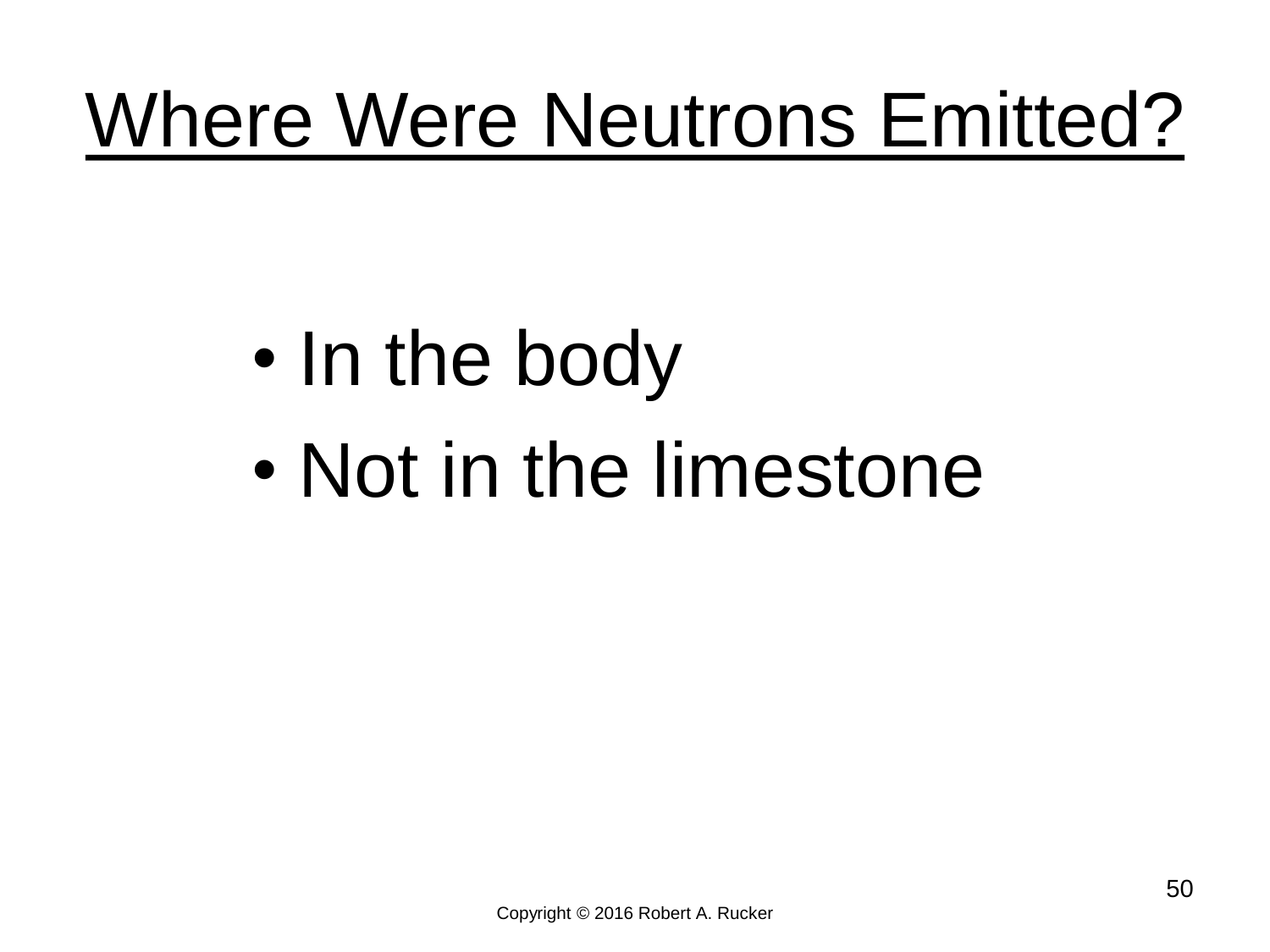### Summary

The nuclear analysis computer code MCNP was used to show that if  $3.04 \times 10^{18}$  neutrons were released at random locations in Jesus' body, either prior to or during the disappearance of the body, it explains three things:

- $-$  The incorrect  $C^{14}$  date for the shroud
- $-$  The slope of  $C^{14}$  dates across samples
- The incorrect  $C^{14}$  date for the face cloth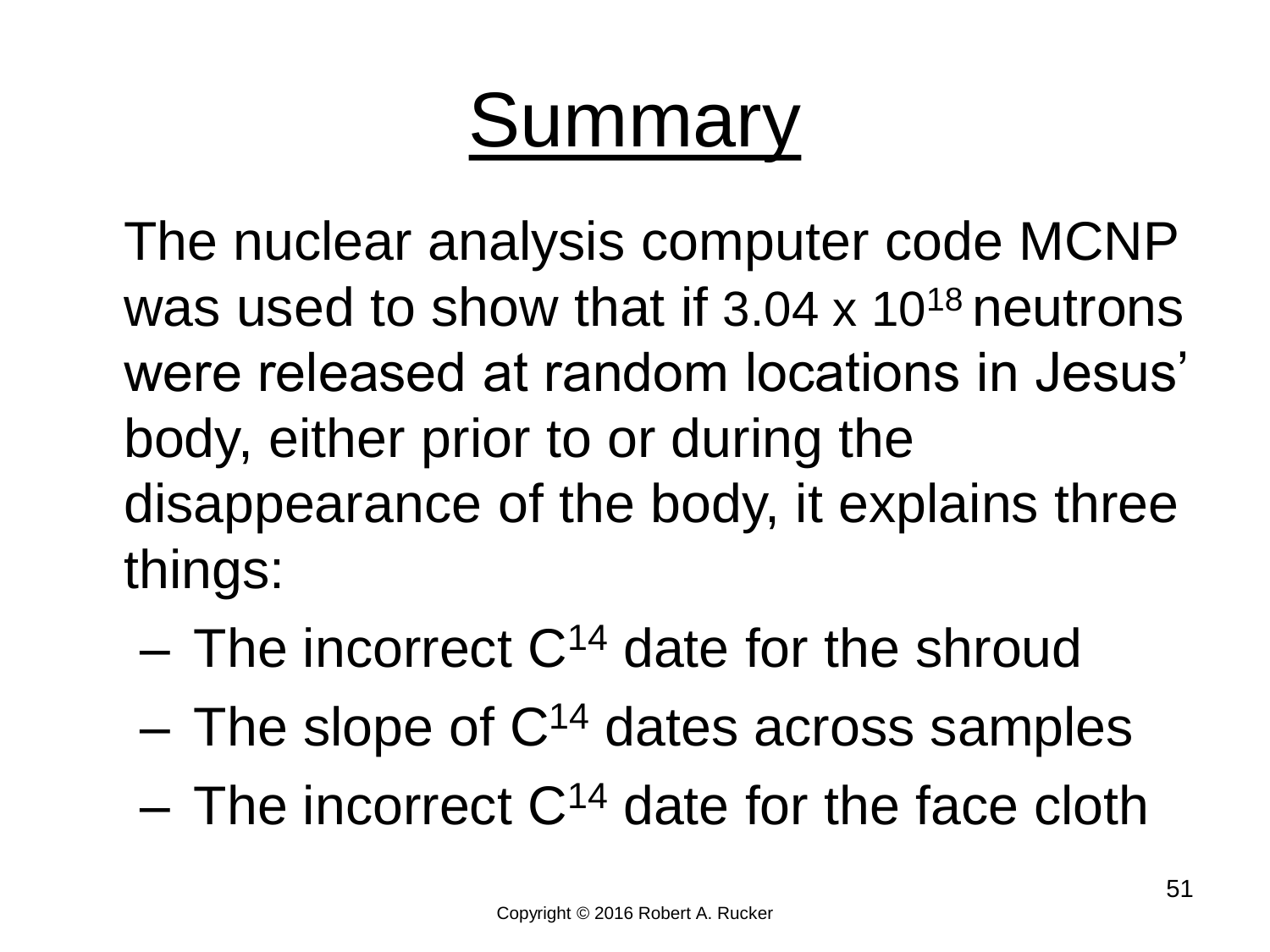### Summary

- Explaining these three things by one hypothesis (neutrons were released from Jesus' body in the tomb) is strong evidence that the hypothesis is true.
- But additional sampling and testing is required to prove that the hypothesis is true.